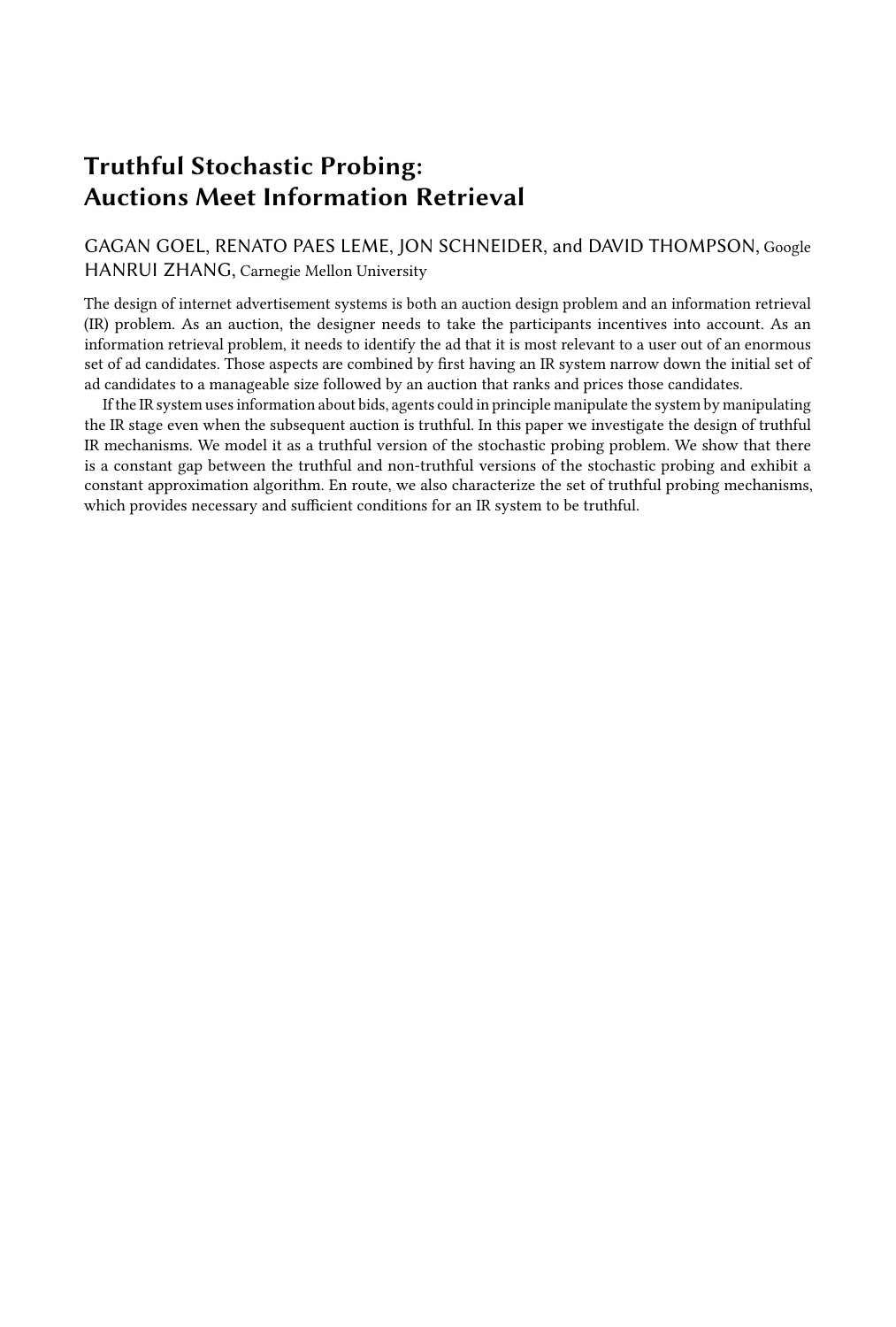## 1 INTRODUCTION

The design of internet advertisement systems is both an auction design problem and an information retrieval (IR) problem. As an auction, the designer needs to take the participants' incentives into account. As an information retrieval problem, it needs to identify the ad that is most relevant to an user out of an enormous set of ad candidates. The paradigmatic problem in information retrieval is organic web search. In this problem, the corpus of possible results is enormous and needs to be narrowed down to a small set by the application of successive filtering algorithms, until we have a small enough set to rank and display to users. An ad system is not very different. We have again an enormous corpus of ad candidates that we need to filter to a small set that then participates in the auction. Filters applied early in the funnel must be very fast as they are applied to a huge number of candidates. Filters applied later on can be more computationally costly. To give some examples, one may early on exclude all ads whose language is different from the user's language, and later on exclude an ad because a machine learning model tells us that the probability of a user clicking on this ad is very low.

While there is a large body of work on both the auction aspect [\[Edelman et al., 2007,](#page-17-0) [Varian,](#page-17-1) [2007\]](#page-17-1) and the information retrieval aspect [\[Broder et al., 2009,](#page-17-2) [2008,](#page-17-3) [Choi et al., 2010\]](#page-17-4) of ads, very little is known about their interaction. In fact, we can decouple both problems by preventing the IR system from using any bid information so that advertisers can't influence the filtering directly. The auction, then, ranks and prices the set of candidates returned by IR, only then using the bid information.

In this paper we investigate how to design an incentive compatible information retrieval system that can benefit by taking bid information into account. To make this problem concrete, consider the problem of maximizing welfare in a click-through auction, where  $n$  buyers compete for a single ad slot. Each buyer *i* is described by their bid  $v_i$  representing the value for a click, which is reported by the buyer and a click-through rate (CTR)  $r_i$  specifying the probability of a click. The ideal solution for the auctioneer is to choose the ad maximizing the product  $r_i v_i$  and then price according to a second price auction.

In practice, the CTRs  $r_i$  are computed by an expensive machine learning model, by taking into account all available contextual information about the user, the ad creative and the landing page. Because the auction happens in real-time, the auctioneer can't afford to apply this model on all possible ad candidates. Instead, what happens in practice is that the ad system first computes rough estimates  $\tilde{r}_i$  of the CTRs based on a few salient features. Given these estimates, the auctioneer narrows the set of buyers down to a handful of potential winners, by, for example, sorting buyers by  $v_i \tilde{r}_i$  and picking the top k buyers. Restricted to these potential winners, the auctioneer then performs a refined procedure to obtain more accurate estimates of the CTRs, which are then used to run a second-price auction among potential winners and decide the final winner. A more detailed discussion of this design in practice can be found in [\[He et al., 2014\]](#page-17-5) for Facebook<sup>[1](#page-1-0)</sup> and in [\[Wang](#page-17-6)] [et al., 2021\]](#page-17-6) for Alibaba.

Truthful stochastic probing. The above procedure that determines the set of potential winners can be viewed as a stochastic probing problem: each buyer  $i$  is associated with a value  $v_i$  and a CTR distribution  $R_i$ . The actual CTR of each ad *i* is given by  $r_i \sim R_i$ , independent across buyers. The distribution  $R_i$  encodes the rough estimate given by a weaker machine learning model while the sample  $r_i$  encodes the refined estimate.

Knowing each  $v_i$  and  $R_i$ , the auctioneer can probe a subset  $K \subseteq [n]$  of  $|K| = k < n$  buyers. After probing, the auctioneer learns the value of  $r_i \sim R_i$  for all  $i \in K$  and then can select the buyer  $i \in K$ 

<span id="page-1-0"></span> $^1$ [\[He et al., 2014\]](#page-17-5) say: "In order tackle a very large number of candidate ads per request, where a request for ads is triggered whenever a user visits Facebook, we would first build a cascade of classifiers of increasing computational cost"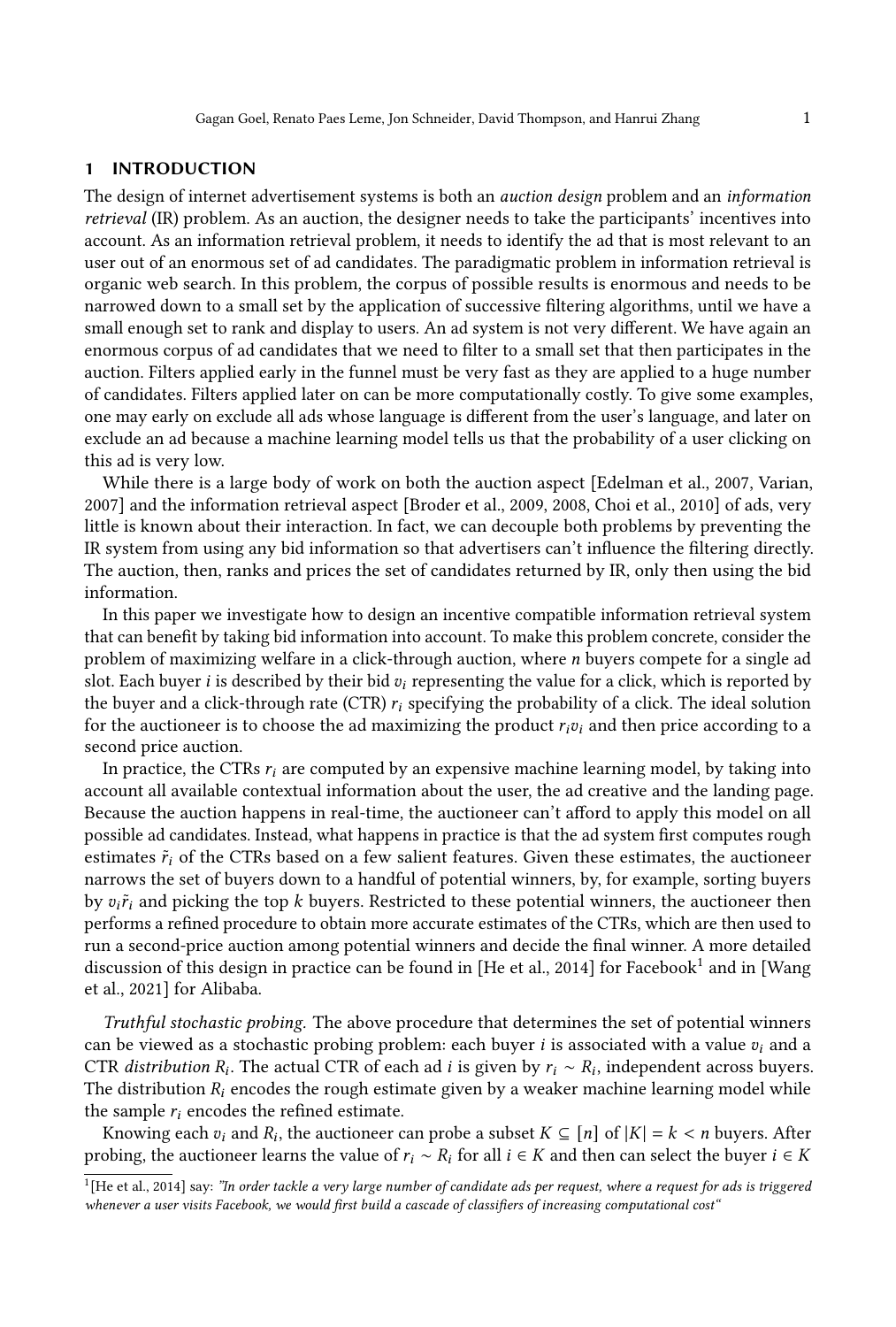with the highest  $v_i r_i$ . The expected welfare is then  $\mathbb{E}_{r_i \sim R_i}$  [max $_{i \in K} v_i r_i$ ], which the auctioneer seeks to maximize by choosing  $K$  appropriately.

If we ignore incentives, this is precisely the ProbeMax problem ([\[Chen et al., 2016\]](#page-17-7), [\[Fu et al.,](#page-17-8) [2018\]](#page-17-8), [\[Mehta et al., 2020\]](#page-17-9) and [\[Segev and Singla, 2021\]](#page-17-10)). While the problem is known to be NPhard, [Segev and Singla](#page-17-10) [\[2021\]](#page-17-10) have recently shown that it admits an efficient polynomial-time approximation scheme (EPTAS). Those algorithms, however, are not incentive compatible, in the sense that agents may misreport their private value to manipulate the probing procedure to exclude competitors from the later auction. To see why this is the case, consider the following situation: suppose the seller wants to implement the "first-best" allocation, which, given  $v$ , first probes a set K that maximizes  $\mathbb{E}[\max_{i \in K} v_i r_i]$ , and then upon the realization of the CTRs, chooses the buyer in  $K$  with the highest CTR as the winner. If a buyer is better informed about the other buyers' CTRs than the seller before the probing stage, then this buyer might be motivated to misreport his value to exclude the buyers with high CTR from the probed set  $K$ . In Theorem [1](#page-5-0) we show a concrete instance of such an example and argue that the seller cannot prevent such manipulation by charging appropriate payments based on the seller's predictions of the CTRs.

The above argument illustrates a gap between the first-best welfare, i.e., the optimal welfare that can be guaranteed when all values are known to the auctioneer, and the second-best welfare, i.e, the maximum welfare that can be guaranteed when the values need to be reported by strategic agents. This bring us to the main goal of this paper, which is to *formally understand this gap and* the computational aspects thereof.

# 1.1 Our Results

First-best is not achievable. We formulate a combined problem where a seller starts with a very large collection of ad candidates with rough information about their quality (CTRs) and needs to select a subset of the agents to probe in order to learn their quality. When defining the notion of truthfulness for this setting we apply the philosophy that inaccuracies in ML predictions may affect the performance of the mechanism but should not harm incentives. This has been a guiding principle behind the design of auctions in online advertising. In our setting, this leads to the notion of ex-post truthfulness: the combined auction should be truthful regardless of what information or belief the buyers have about the CTRs. Our first result is a lower bound showing a constant gap between the truthful and non-truthful version of the problem.

Characterizing truthful probing mechanisms. Motivated by the modular nature of mechanism design in practice, we introduce a framework to decouple the design of the probing stage and the subsequent auction stage. We say that a probing mechanism is truthful when it remains truthful when composed with any downstream auction mechanism that is truthful by itself. We provide a complete characterization of truthful probing mechanisms: such a mechanism (in addition to being monotone) must satisfy the property that for any agent, whenever this agent is chosen by the mechanism, the action of this agent cannot affect which other agents are also chosen. In other words, no agent can choose their competitors in the next stage by misreporting in the current stage, unless they cannot enter the next stage in the first place.

The practical relevance of this characterization is that it enables practitioners to design information retrieval systems that may use bid information without harming incentives. From a theory standpoint, this characterization enables the subsequent results on approximation mechanisms.

Truthful constant-factor approximation. We study the problem where the mechanism can probe k agents and then choose  $m < k$  agents to allocate in the auction. Here, m here corresponds to the number of ad slots to be allocated (for simplicity, we assume the ad slots are identical). We then give an efficient truthful probing mechanism that approximates the first-best welfare within a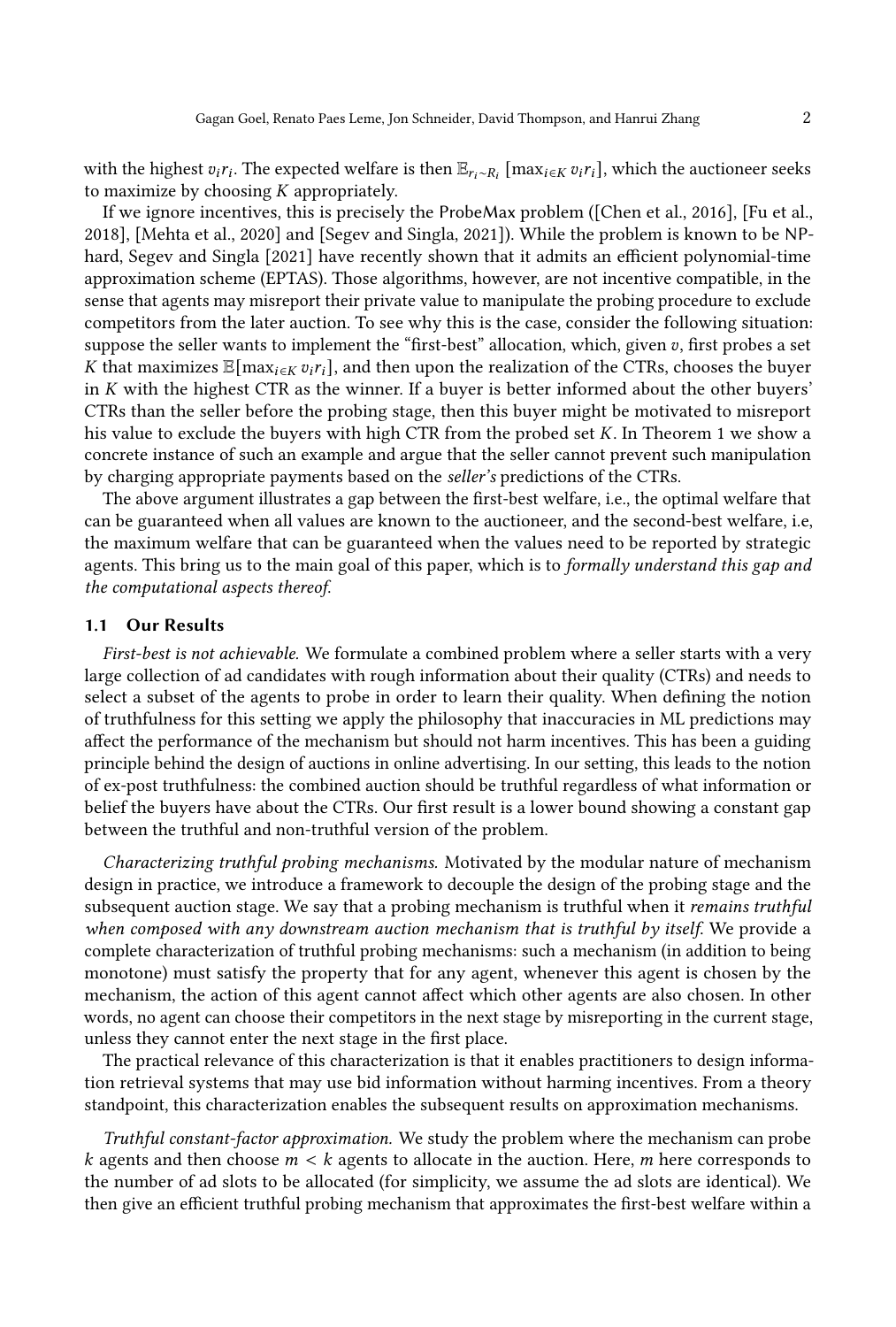factor of  $2e/(e-1)$  when  $m = 1$  — this factor goes to 2 when  $m$  goes to infinity, roughly at a rate of  $2 + O(1/\sqrt{m})$ . This implies that the gap between the first-best welfare and the second-best welfare is constant.

Moreover, we give another efficient truthful probing mechanism with an approximation ratio of  $O(log(k/m) + 1)$ . While this ratio is generally super-constant, we will later see that the unique properties of this mechanism makes it useful in the more general multi-stage setting. Technically, both our mechanisms are based on an ex-ante relaxation of the probing problem, which has proved useful in posted-price mechanisms [\[Alaei, 2014,](#page-16-0) [Chawla et al., 2010\]](#page-17-11), prophet inequalities [\[Haji](#page-17-12)[aghayi et al., 2007,](#page-17-12) [Samuel-Cahn, 1984\]](#page-17-13) and team formation [\[Kleinberg and Raghu, 2018\]](#page-17-14). The main technical innovation is the use of this relaxation to design a truthful mechanism: we approximate the optimal solution to the ex-ante relaxation by another solution to the same relaxation, which can be computed in a truthful way.

Multi-stage truthful probing mechanisms. We finally consider a more general setting where the mechanism gradually obtains more and more refined information about fewer and fewer agents by probing in multiple stages. This model is inspired by the successive levels of filtering that ad candidates go through in practice (see footnote 1, for example). In this model, each agent  $i$  is associated with a Markov chain  $s_{t,i}$  for  $t = 1, 2, ..., T + 1$  and the CTR is a function of the last state  $s_{T+1,i}$ . Given  $k_1 \geq k_2 \geq \ldots \geq k_T$ , the mechanism can probe the agents in T stages. In the t-th stage, the mechanism can probe  $k_t$  agents out of the  $k_{t-1}$  agents who are still active (any agent who is not probed immediately becomes inactive). After agent  $i$  is probed in stage  $t$ , the mechanism learns  $s_{t,i}$ . The goal is again to maximize the (expected) welfare among the agents who are still active after all  $T$  stages. To showcase the modularity of our approach, we analyze the mechanism obtained by stacking T copies of our  $O(\log(k/m) + 1)$ -approximate single-stage truthful mechanism together.

# 1.2 Further Related Work

Our results are along the line of research on optimization under uncertainty. In particular, the stochastic probing problems that we consider (and generalizations thereof) have been studied in environments without strategic behavior [\[Adamczyk et al., 2016,](#page-16-1) [Bechtel and Dughmi, 2021,](#page-16-2) [Gupta](#page-17-15) [and Nagarajan, 2013,](#page-17-15) [Gupta et al., 2016,](#page-17-16) [2017,](#page-17-17) [Singla, 2018b\]](#page-17-18). For a comprehensive overview, see the dissertation by [Singla](#page-17-19) [\[2018a\]](#page-17-19) and references therein. The main difference between our results and prior work on stochastic probing is that we consider probing mechanisms that are truthful, while prior work does not take strategic behavior into consideration.

Closest to our model is the paper by [\[Wang et al., 2021\]](#page-17-6) on two-stage auction design, who also study the problem of selecting a subset of ad candidates to enter the auction. The focus of their paper is on machine learning techniques for the first stage. While they briefly discuss incentives, their incentive analysis is in a non-standard utility model where agents are indifferent to payments as long as they are below their value. Our paper's main focus is on incentives in the standard quasi-linear model.

## 2 THE COMBINED PROBING+AUCTION PROBLEM AND A LOWER BOUND

In this section, we formally define the combined problem of designing a first-stage probing mechanism and a second-stage auction mechanism in order to maximize the social welfare resulted from the overall allocation. We consider mechanisms that are "ex-post truthful", meaning that reporting truthfully is a dominant strategy *fixing the CTRs*  $r_i$ *.* As we argue below, this notion of truthfulness captures robustness against potentially inaccurate ML estimates of the CTRs, as well as misaligned beliefs between the seller and the buyers. We then give a lower bound which illustrates a gap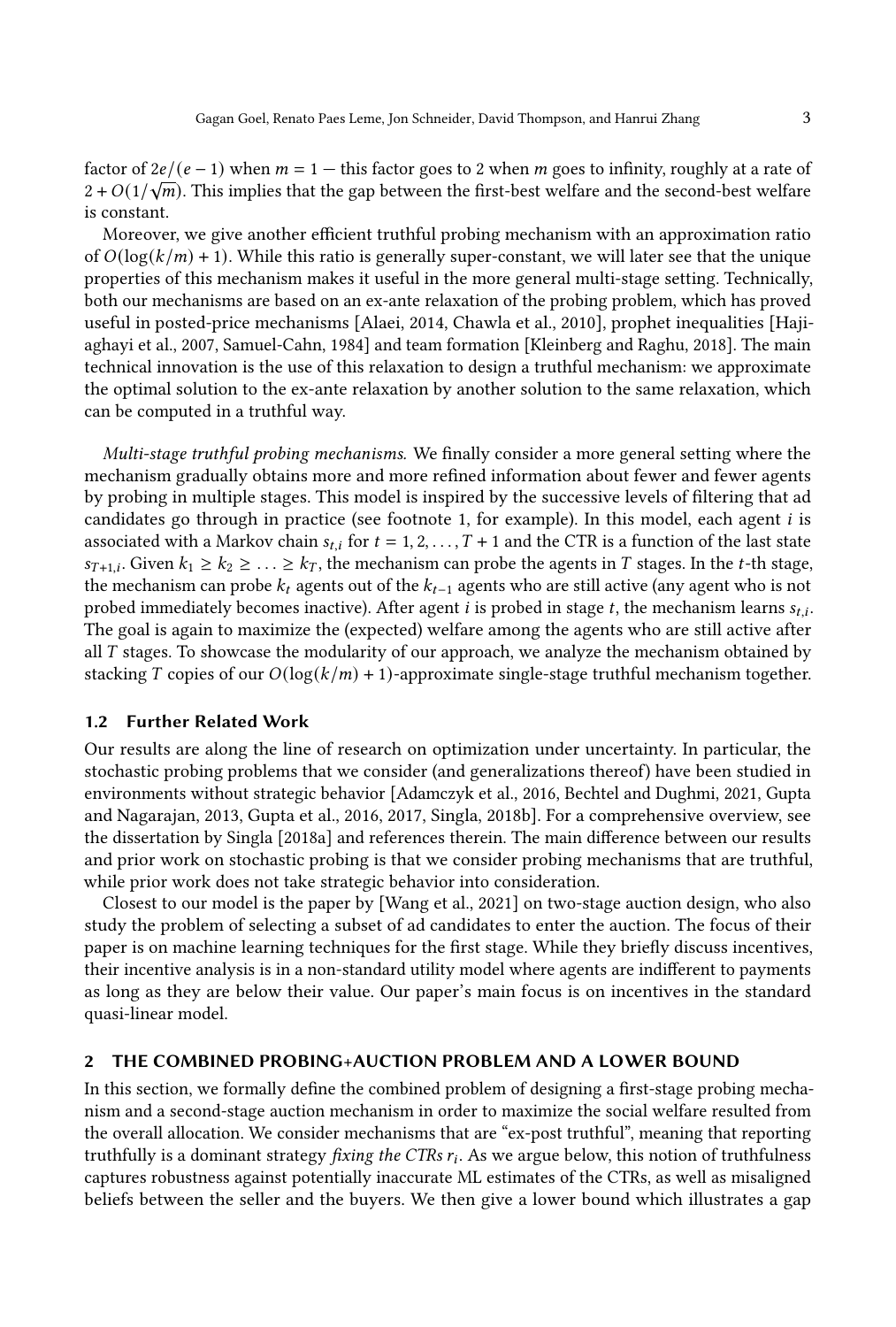between the first-best welfare and the best welfare that can be achieved by an ex-post truthful combined mechanism. This motivates our investigation on truthful probing mechanisms, as discussed in later sections.

Setting. Throughout this paper, we consider single-parameter settings with  $n$  agents<sup>[2](#page-4-0)</sup> [n], where the private information of each agent *i* is a single value  $v_i \in \mathbb{R}_+$ . Each agent has also a click-through rate  $r_i$  that is drawn from a publicly known distribution  $R_i$  over [0, 1]. We use  $R = (R_1, \ldots, R_n)$  to denote the product distribution of each  $R_i$ . The mechanism knows  $R_i$  but in order to observe  $r_i$ , it needs to probe<sup>[3](#page-4-1)</sup> agent *i*. We consider nonadaptive probing, which means the mechanism must choose a subset  $K \subseteq [n]$  of agents beforehand, and then probe all agents in K simultaneously.<sup>[4](#page-4-2)</sup> After the agents are probed, the mechanism decides the final winner(s) based on  $v^K = \{v_i\}_{i \in K}$  and  $r^K = \{r_i\}_{i \in K}$ , and charges payments for agents in K.

Formally, a combined mechanism consists of a probing mechanism  $f$  and a winner determination mechanism  $({x^K, p^K}_K)$ . Below we define the two parts respectively.

For the probing mechanism, let  $\mathcal{F} \subseteq 2^{[n]}$  be a feasibility set representing a set of agents that can be probed simultaneously. For most of the paper we focus on sets of the type  $\mathcal{F} = \{K \subseteq [n] \mid |K| \leq k\}$ , but some of our results are able to accommodate more sophisticated settings such as arbitrary matroid constraints. Fixing the CTR distributions  $R_i$  associated with the agents (which are given as prior knowledge), a probing mechanism is a mapping  $f : \mathbb{R}^n_+ \to \Delta(\mathcal{F})$  associating a vector of bids  $(v_1, \ldots, v_n)$  to a distribution over feasible subsets  $K \in \mathcal{F}$  to probe given those bids.

The winner determination mechanism is parametrized by the set  $K$  probed by the probing mechanism. Fixing  $K, x^K : \mathbb{R}_+^K \times [0,1]^K \to [0,1]^K$  maps the vector of bids  $v^K$  and the vector of CTRs  $r^{K}$  (which becomes available after probing) of agents in K to an allocation vector  $x^{K}(v^{K}, r^{K})$ , where for each  $i \in K$ ,  $x_i^K(v^K, r^K)$  is the fraction of the item agent *i* receives. Similarly,  $p^K$ :  $\mathbb{R}^K_+ \times [0,1]^K \to \mathbb{R}^K_+$  maps  $v^K$  and  $r^K$  to the payment vector, where for each  $i \in K$ ,  $p_i^K(v^K, r^K)$  is the amount agent *i* pays. Note that we allow the winner determination mechanism to behave differently on different subsets of agents. That is, the winner determination mechanism is actually given by a collection of allocation and payment rules  $\{(x^K, p^K)\}_K$ , one for each feasible subset K.

Given a probing mechanism f and a winner determination mechanism  $\{(x^{K}, p^{K})\}_{K}$ , the allocation rule of the combined mechanism  $x^f : \mathbb{R}^n_+ \times [0,1]^n \to [0,1]^n$  is defined such that for any  $v \in \mathbb{R}^n_+$ ,  $r \in [0, 1]^n$ , and  $i \in [n]$ ,

<span id="page-4-4"></span>
$$
x_i^f(v,r) = \mathbb{E}_{K \sim f(v)}[x_i^K(v^K, r^K)] \tag{1}
$$

where  $x_i^K \equiv 0$  whenever  $i \notin K.$  The payment rule of the combined mechanism  $p^f$  is defined similarly. In particular, it is possible that  $(x^{\tilde{K}}, p^{\tilde{K}})$  for some K is not truthful on its own, but the combined mechanism is still truthful.

Ex-post truthfulness. We focus on combined mechanisms where truthful reporting is a dominant strategy for every realization of the CTRs r. Formally, a combined mechanism  $(x^f, p^f)$  is ex-post truthful<sup>[5](#page-4-3)</sup>, if for any  $i \in [n]$ ,  $v \in \mathbb{R}_+^n$ ,  $r \in [0, 1]^n$  and  $v'_i \in \mathbb{R}_+$ ,

$$
x_i^f(v,r) \cdot v_i - p_i^f(v,r) \ge x_i^f(v_i', v_{-i}, r) \cdot v_i - p_i^f(v_i', v_{-i}, r).
$$

In light of [Myerson'](#page-17-20)s characterization [\[Myerson, 1981\]](#page-17-20), we focus on the parametrized allocation rule  ${x<sup>K</sup>}_{K}$ , since there exists a parametrized payment rule  ${p<sup>K</sup>}_{K}$  such that the combined mechanism

<span id="page-4-0"></span><sup>2</sup>We use the terms agent, buyer and ad candidate interchangeably.

<span id="page-4-1"></span><sup>3</sup> In practice, probing corresponds to running an expensive ML model to predict the agent's click-through rate.

<span id="page-4-2"></span><sup>4</sup> It is known that probing adaptively can only increase the welfare by a constant factor [\[Singla, 2018a\]](#page-17-19).

<span id="page-4-3"></span><sup>&</sup>lt;sup>5</sup>The term "ex-post" often means "after types are revealed", which, notably, is different from its meaning here: "after CTRs are revealed".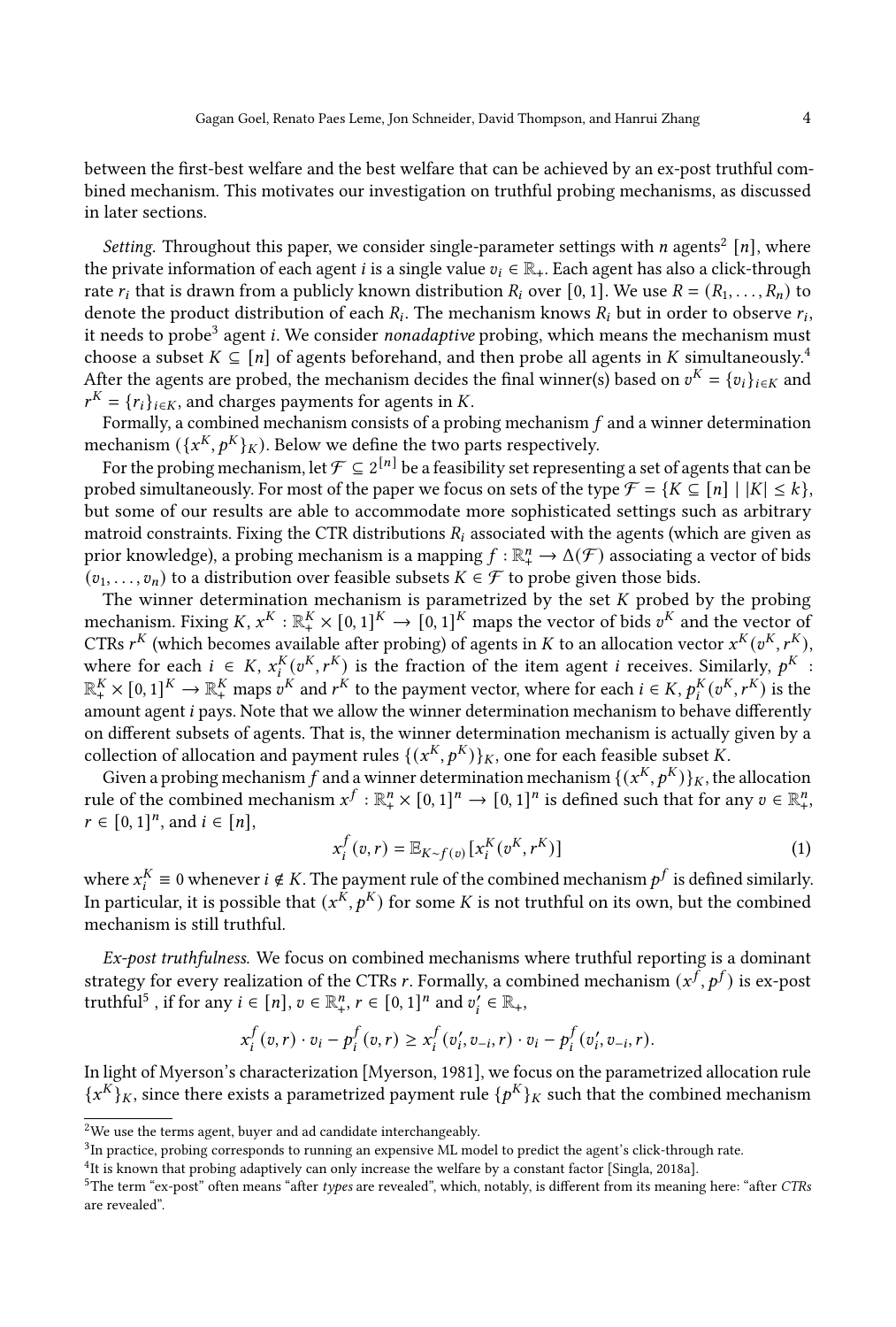is ex-post truthful, if and only if the combined allocation rule is non-decreasing. That is,  $x^f$  can be implemented truthfully, if and only if for each  $i \in [n]$ ,  $v_{-i} \in \mathbb{R}^{[n] \setminus \{i\}}$ , and  $r \in [0, 1]^n$ ,  $x^f(v_i, v_{-i}, r)$ is non-decreasing in  $v_i$ .

Ex-post truthfulness and robustness. Robust auctions with ML predictions must gracefully handle inaccurate predictions as well as misalignment between agents' beliefs and the prediction. For example, the CTR prediction may be inaccurate in a slice of the inventory where data is sparser and for some segments, the agents themselves may have different beliefs about what the CTR is.

For that reason it is important to design auctions that remain truthful even if the predictions are inaccurate. Note that a pay-per-click second price auction that chooses the winner using the product of CTR and bid is truthful no matter how off the prediction is. A bad ML model can hurt efficiency but not incentives.

For this practical reason we choose ex-post truthfulness instead of just truthfulness in expectation over the CTRs. In fact, it is not hard to see that a combined mechanism remains truthful regardless of the agents' prior beliefs, if and only if it is ex-post truthful. This is because if the former is true, then the combined mechanism must be truthful when all agents share any single-point prior belief, which means the combined mechanism is ex-post truthful. On the other hand, if the mechanism is ex-post truthful, then conditioned on the realized CTRs, it is still truthful. Then taking the expectation over each agent's prior belief, the mechanism must also be truthful given any prior beliefs of the agents. This is especially desirable in the context of ad auctions, because the ML algorithms used to predict the CTRs are almost never perfectly accurate, neither are the agents' predictions of the CTRs. In other words, there is almost certainly a misalignment between the mechanism's prior and the agents'. In such cases, ex-post truthfulness ensures that the mechanism is still truthful, even under arbitrary misalignment of prior beliefs.

A lower bound. Ex-post truthfulness is desirable. However, as we show below, it is impossible to achieve the first-best welfare using ex-post truthful combined mechanisms.

<span id="page-5-0"></span>THEOREM 1. In a setting with  $n = 3$  agents, out of which 2 are probed, i.e.,  $\mathcal{F} = \{K \subseteq [n] \mid |K| \leq 2\}$ , there exists CTR distributions such that no ex-post truthful combined mechanism approximates the first-best welfare within a factor of  $\frac{23}{22} \approx 1.045$ .

PROOF. Let the CTRs be such that

$$
r_1 = 1
$$
,  $r_2 = \begin{cases} 1, & \text{with probability } 1/3 \\ 0, & \text{with probability } 2/3 \end{cases}$ ,  $r_3 = \begin{cases} 1, & \text{with probability } 1/10 \\ 0, & \text{with probability } 9/10 \end{cases}$ .

Moreover, let  $v_2 = 2$  and  $v_3 = 3$ . Fix any ex-post truthful mechanism  $x^f$  formed by  $f$  and  $\{x^K\}_K$ . Consider the behavior of f on  $v = (1, v_2, v_3) = (1, 2, 3)$  and  $v' = (2, v_2, v_3) = (2, 2, 3)$ . First observe that the first-best mechanism (which is not ex-post truthful) probes  $\{1, 2\}$  on v, and  $\{1, 3\}$  on v'. After probing, the first-best mechanism allocates to agent 1 if and only if the other agent probed has CTR 0. Now consider the behavior of  $x^f$  when  $r = (1, 0, 1)$ . In order for  $x^f$  to be ex-post truthful, we must have

$$
x_1^f(v,r) \le x_1^f(v',r).
$$

Suppose the above is the only incentive constraint that we have (which can only make the problem easier). Then to maximize the objective, we would like to make  $x_i^f$  $_{1}^{f}(v,r)$  as large as possible, and  $x^f$  $\boldsymbol{t}_1^f(v', r)$  as small as possible. As a result, without loss of generality we can assume that

$$
x_1^f(v,r) = x_1^f(v',r) = t
$$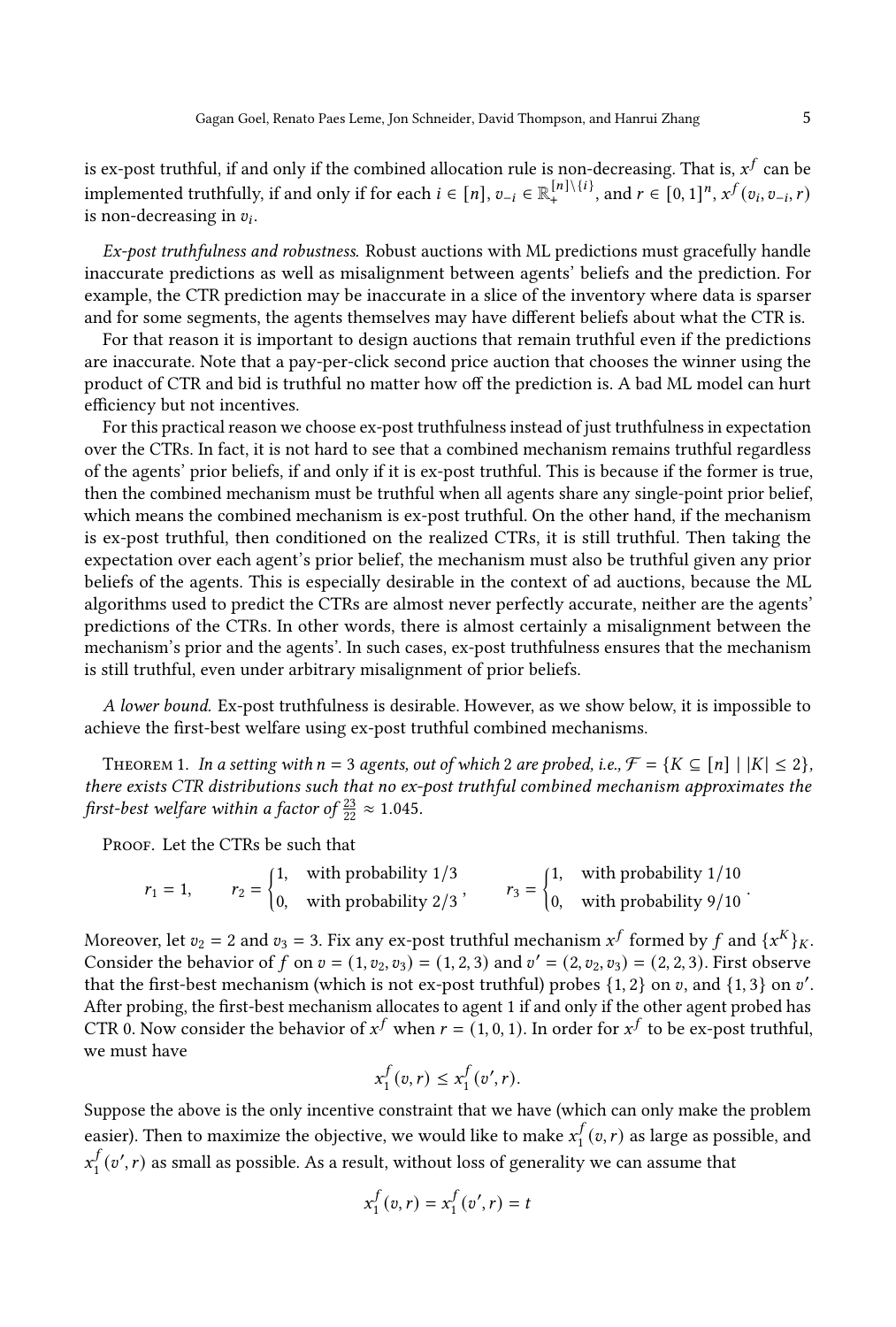for some  $t \in [0, 1]$ . Now recall that  $x^f$  is the composition of f and  $\{x^K\}_K$ , and in particular, f cannot depend on the realization of the CTRs, and each  $x^K$  cannot depend on the realization of any agent *i*'s CTR if  $i \notin K$ . As such, the best way that  $x^f$  can satisfy the above incentive constraint is to do the following:

- On v, probe  $\{1, 2\}$ . If  $r_2 = 1$ , then allocate to 2. Otherwise, allocate to 1 with probability t, and to 2 with probability 1 – t. This gives welfare  $\frac{2}{3} + \frac{2t}{3}$ . For comparison, the first-best welfare on v is  $\frac{4}{3}$ .
- On v', probe {1, 3}. If  $r_3 = 0$ , then allocate to 1. Otherwise, allocate to 1 with probability t, and to 3 with probability 1 – t. This gives welfare  $\frac{21}{10} - \frac{t}{10}$ . For comparison, the first-best welfare on  $v'$  is  $\frac{21}{10}$ .

To achieve the best approximation ratio possible, we choose the optimal  $t$  where

$$
\frac{2/3+2t/3}{4/3} = \frac{21/10-t/10}{21/10},
$$

which gives  $t = \frac{21}{23}$ , and the approximation ratio of  $x^f$  is  $\frac{23}{22}$ .

One may wonder if it is possible to do better by probing different sets than what first-best probes. In particular, on  $v$ , it might appear beneficial to sometimes probe  $\{1, 3\}$  and allocate to 3 with some probability. However, since the best welfare from probing  $\{1,3\}$  on  $v$  is  $\frac{6}{5}$ , one cannot hope for a better ratio than  $\frac{4/3}{6/5} = \frac{10}{9} > \frac{23}{22}$  by probing {1, 3} on v. Similarly, one also would not want to probe a different set on  $v'$  (although that might allow more flexibility on v), because that would make the approximation ratio on v' strictly worse than  $\frac{23}{22}$ , rendering any potential gain elsewhere meaningless.  $\square$ 

Remark on in-expectation truthful mechanism. We also remark that it is possible to achieve the first-best welfare using an in-expectation truthful mechanism over the random realization of the CTRs. In fact, let  $(f, \{x^K\}_K)$  be (the allocation rule of) the first-best mechanism. Then for any agent *i*, the allocation rule  $v \mapsto \mathbb{E}_{r \sim R}[x_i^{f(v)}(v,r)]$  is non-decreasing in  $v_i$ . So there exists a payment rule  $p_i(v)$  that truthfully implements this allocation rule in expectation. However, the above lower bound shows that this mechanism can't be made ex-post truthful, and therefore will introduce incentive issues when there are misaligned prior beliefs.

## <span id="page-6-0"></span>3 TRUTHFUL PROBING MECHANISMS

Having established a gap between the first-best welfare and the best welfare achievable by (ex-post) truthful mechanisms, we now focus on the design of truthful approximation mechanisms. Our first step is to present a framework to decouple the design of probing stage and the winner determination stage. Recall that a mechanism has two components:

- a probing mechanism  $f : \mathbb{R}^n_+ \to \Delta(\mathcal{F})$ , and
- a family of winner determination allocation rules  $\{x^K\}_{K\in\mathcal{F}}$ .

Using equation [\(1\)](#page-4-4), we can combine those into a single allocation rule  $x^f$ . In the previous section we defined truthfulness of the combined mechanism. Here we will define a notion of truthfulness for each component in a way that it is preserved under composition.

For winner determination mechanisms, this notion is rather standard. Recall that in our setting the allocation rule  $x^K$  takes as input a vector of valuations  $v^K$  and a vector of CTRs  $r^K$ .

**Definition 1.** A winner determination rule  $x : \mathbb{R}^n_+ \times [0,1]^n \to [0,1]^n$  is truthfully implementable if there exists a payment rule  $p : \mathbb{R}^n_+ \times [0,1]^n \to \mathbb{R}^n_+$  such that for every  $i \in [n], r \in [0,1]^n, v \in \mathbb{R}^n_+$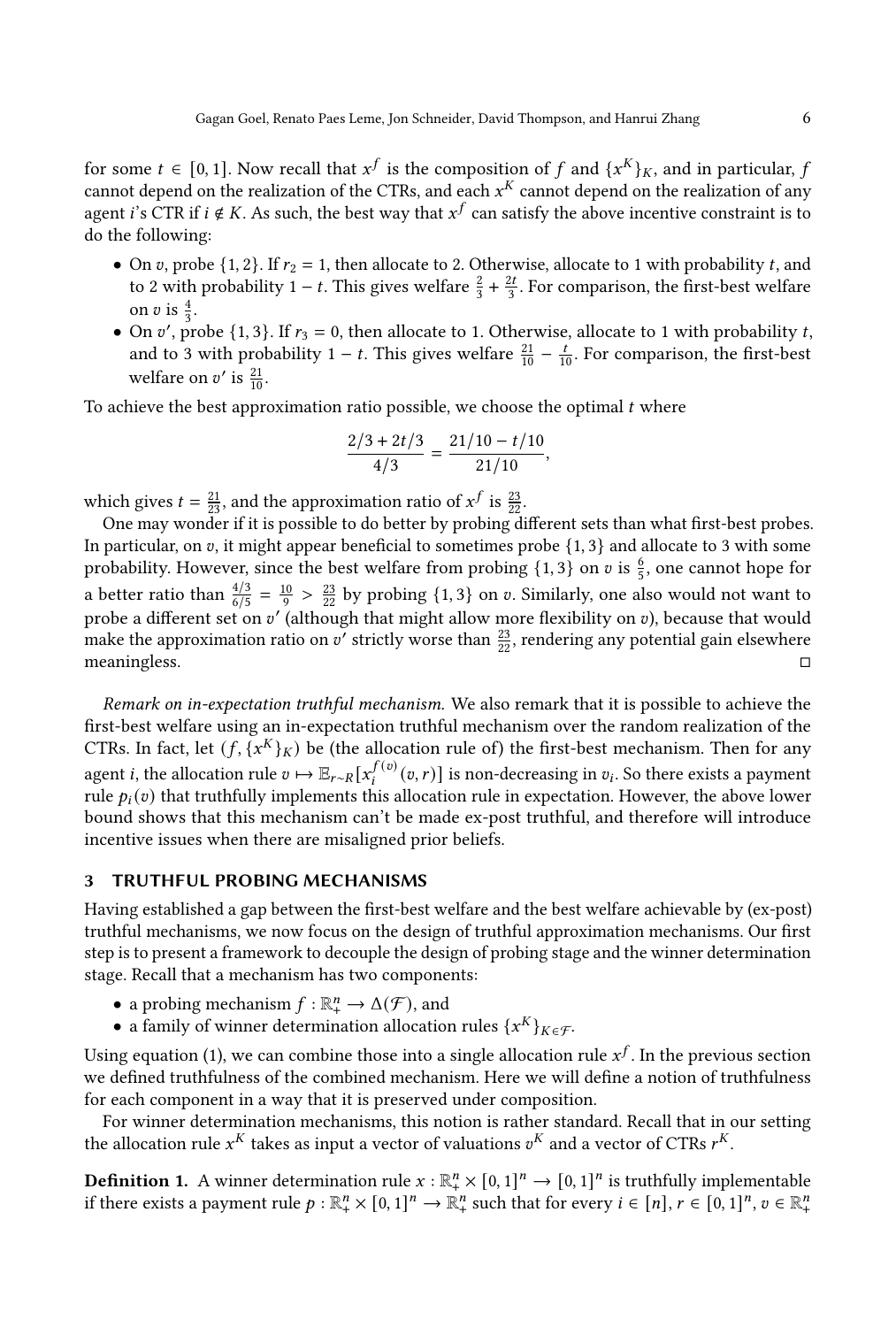and  $v_i' \in \mathbb{R}_+$  it holds that:

$$
x_i(v,r) \cdot v_i - p_i(v,r) \ge x_i(v',v_{-i},r) \cdot v_i - p_i(v',v_{-i},r).
$$

A family of winner determination mechanisms  $\{x^K\}_{K\in\mathcal{F}}$  is truthfully implementable iff for each  $K \in \mathcal{F}$ , the winner determination rule  $x^K$  is truthfully implementable.

For probing mechanisms, our definition is somewhat more abstract and less syntactic. However, as we will see momentarily, this abstract definition admits a rather nice syntactic characterization.

<span id="page-7-1"></span>**Definition 2.** A deterministic function  $f : \mathbb{R}^n_+ \to \mathcal{F}$  is a *truthful probing mechanism* if for any truthfully implementable family of winner determination mechanisms  $\{x^{K}\}_{K\in\mathcal{F}}$  its composition  $x^f$  is truthfully implementable. A randomized function  $f : \mathbb{R}^n_+ \to \Delta(\mathcal{F})$  is a truthful probing mechanism, if it randomizes over deterministic truthful probing mechanisms.

It is easy to check that randomized truthful probing mechanisms also preserve truthfulness. We do not consider "truthful-in-expectation" probing mechanisms in this paper for two reasons: (1) truthful probing mechanisms according to our definition are already powerful enough, and (2) truthful-in-expectation" mechanisms may not be as robust to strategic behavior. For the rest of the paper we will focus on mechanisms that are compositions of a truthful probing mechanism with a truthful winner determination mechanism. This decoupling is very appealing from a practical standpoint: typically auction and information retrieval systems are designed with different goals in mind by teams with different expertise. As long as both components satisfy their respective notions of truthfulness, they can be designed and modified independently.

For this definition to be useful, however, we should provide a clean characterization of truthful probing mechanism. This is what we do in the next theorem, which says that a deterministic probing mechanism is truthful if and only if it is monotone, and no agent chosen by the mechanism can affect which other agents are chosen. By definition, this also characterizes randomized truthful probing mechanisms.

<span id="page-7-0"></span>THEOREM 2. A deterministic probing mechanism  $f: \mathbb{R}^n_+ \to 2^{[n]}$  is truthful, if and only if for any  $i \in [n], v \in \mathbb{R}_+^n$ , and  $v'_i \ge v_i$ ,

$$
f(v) = f(v'_i, v_{-i}), \forall i \in f(v).
$$

PROOF. We first show that the condition is sufficient for truthfulness. Consider any collection of allocation rules  $\{x^K\}_K$  that are truthfully implementable. That is, for each K,  $x^K$  is non-decreasing in  $v_i$  for each  $i \in K$ . We argue that  $x^f$  is non-decreasing in  $v_i$  for each  $i \in [n]$ . Fix some  $i \in [n]$ , and consider any  $v \in \mathbb{R}^n_+$ ,  $r \in [0, 1]^n$ , and  $v'_i \ge v_i$ . We only need to show that  $x_i^f$  $\int_i^f (v_i', v_{-i}, r) \geq x_i^f$  $_{i}^{f}(v, r)$ for the composite allocation  $x^f$  defined in equation [\(1\)](#page-4-4). If  $i \notin f(v)$ , then clearly  $x_i^f$  $\int_{i}^{f} (v'_i, v_{-i}, r) \ge 0 =$  $x^j$  $f_j(f(v,r))$ . Suppose  $i \in f(v)$ . Then  $f(v) = f(v'_i, v_{-i})$ , and

$$
x_i^f(v,r)=x_i^{f(v_i',v_{-i})}(v^{f(v_i',v_{-i})},r^{f(v_i',v_{-i})})\leq x_i^{f(v_i',v_{-i})}(v_i',v_{-i}^{f(v_i',v_{-i})},r^{f(v_i',v_{-i})})=x_i^f(v_i',v_{-i},r).
$$

Now we show that the condition is necessary for truthfulness. In particular, whenever the condition does not hold, we construct truthful allocation rules  $\{x^K\}_K$  such that  $x^f$  is not nondecreasing in some  $v_i$ . We consider two cases separately:

- There exists *i*, *v* and  $v'_i \ge v_i$  where  $i \in f(v)$  and  $i \notin f(v'_i, v_{-i})$ .
- There exists *i*, *v* and  $v'_i$ , where  $i \in f(v'_i, v_{-i})$ , and  $f(v) \neq f(v'_i, v_{-i})$ .

In the first case, consider constant allocation rules  $\{x^{K}\}_K$  (which do not depend on r) where  $x_i^{K}(v') = 1$  whenever  $i \in K$  (all other components can be chosen arbitrarily). Then we have  $x^j$  $J_i^f(v) = x_i^{f(v)}(v) = 1$  and  $x_i^f$  $f_i(v_i', v_{-i}) = x_i^{f(v_i', v_{-i})}(v_i', v_{-i}) = 0$ , which means  $x_i^{f}$  $\frac{f}{i}$  is not non-decreasing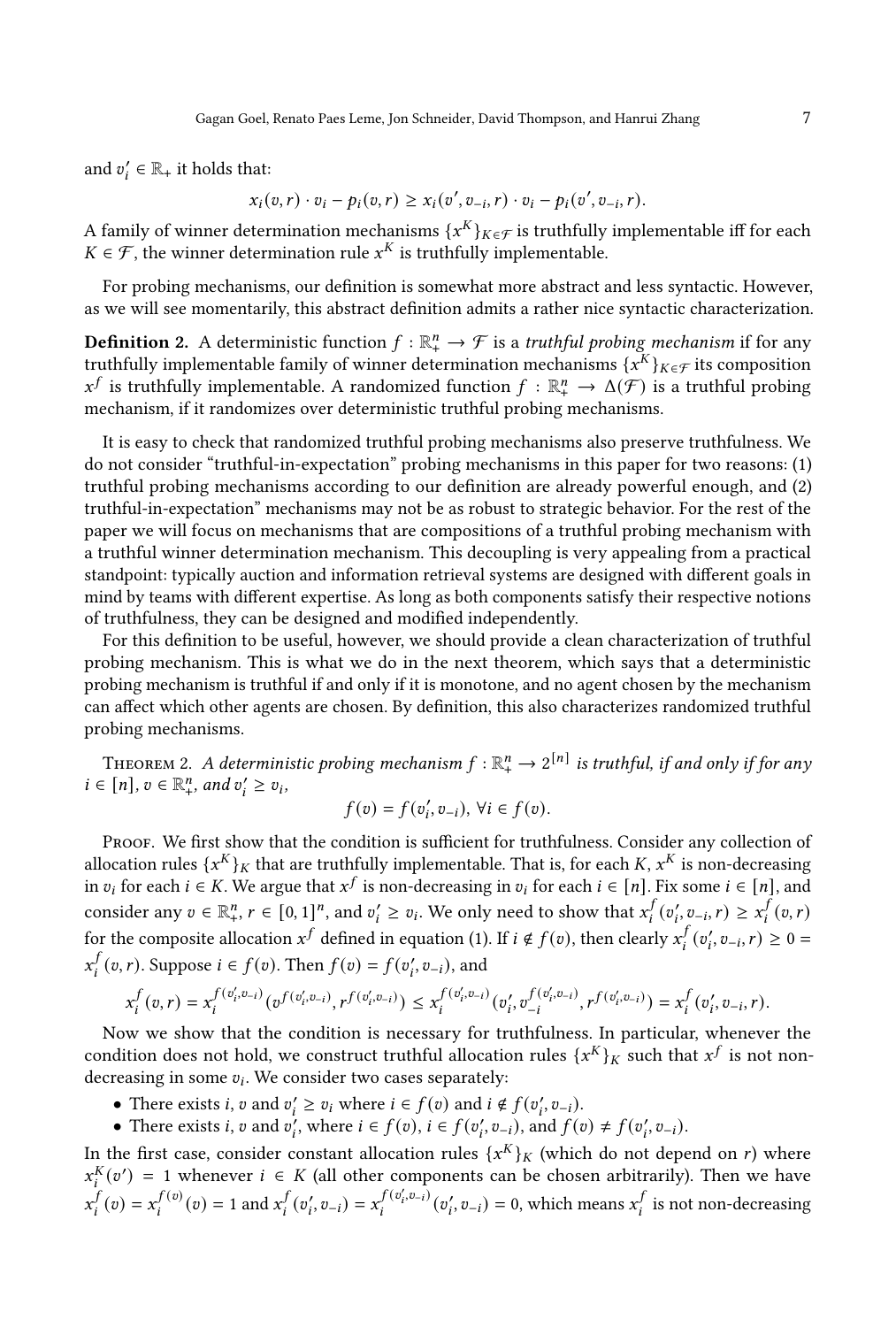in *i*'s value. In the second case, without loss of generality suppose  $v_i \leq v'_i$ , and consider any  $j \in f(v'_i, v_{-i}) \setminus f(v)$ . Consider constant allocation rules  $\{x^{\tilde{K}}\}_K$  (which again do not depend on r) where (1)  $x_i^K(v') = 0$  whenever  $j \in K$ , and (2) whenever  $j \notin K$  and  $i \in K$ ,  $x_i^K(v') = 1$  (again all other components can be chosen arbitrarily). Then we have  $x^f$  $f_i(t) = x_i^{f(v)}(v) = 1$  (because  $j \notin f(v)$ ), and  $x_i^j$  $f_i(v_i', v_{-i}) = x_i^{f(v_i', v_{-i})}(v_i', v_{-i}) = 0$  (because  $j \in f(v_i', v_{-i})$ ), which means  $x_i^{f}$  $\frac{f}{i}$  is not non-decreasing in *i*'s value. This concludes the proof.  $□$ 

Examples of Truthful Proving Mechanisms. Theorem [2](#page-7-0) offers a guide for practitioners on how to use bid information when designing information retrieval systems. We now give a few examples of mechanisms satisfying the conditions in the theorem:

- bid-free algorithms: any probing mechanism that doesn't use information about the bids. For example, an algorithm that filters all ad candidates whose language is different from the user's language.
- Top-k mechanisms: a mechanism that sorts agents by a score  $s_i(v_i)$  that depends monotonically on  $v_i$  and chooses the  $k$  agents with the largest scores. For example, the algorithm that probes the agents with largest  $v_i \mathbb{E}_{r_i' \sim R_i} [r_i']$ .
- Selection among disjoint groups: given a fixed (bid-independent) partition  $T_1, \ldots, T_t$  of  $[n]$ and a scoring functions  $s_j : \mathbb{R}^{T_j} \to \mathbb{R}$ , probes the set  $T_j$  maximizing  $s_j(v^{T_j})$ . For example, we can partition agents randomly and then probe the partition with highest  $\mathbb{E}_{r'\sim R}[\sum_{i\in T}r'_iv_i]$ .

# 4 TRUTHFUL CONSTANT-FACTOR APPROXIMATION PROBING MECHANISMS

We complement the impossibility result in Theorem [1](#page-5-0) with a constant approximation mechanism. We consider a setting where mechanism can probe any k agents  $\mathcal{F} = \{K \subseteq [n] \mid |K| \leq k\}$  and after probing can allocate to at most *m* agents. The goal of the mechanism is to optimize efficiency of the allocation measured by social welfare, i.e.,  $\sum_{i \in M} r_i v_i$  for the set  $M$  of allocated agents.

We will adopt the framework developed in Section [3](#page-6-0) and optimize over truthful probing mechanisms  $f: 2^{[n]} \to \Delta(\mathcal{F})$  $f: 2^{[n]} \to \Delta(\mathcal{F})$  $f: 2^{[n]} \to \Delta(\mathcal{F})$  (Definition 2 and Theorem [2\)](#page-7-0). For the winner determination stage, we will select the *m* agents with highest  $r_i v_i$ . Our objective then can be phrased as:

$$
\text{obj}(K, v) = \mathbb{E}_{r \sim R} \left[ \max_{M \subseteq K: |M| \leq m} \sum_{i \in M} v_i r_i \right].
$$

We will compare against the first-best benchmark, i.e., the welfare obtained by an algorithm that knows the true values of all agents, but is still constrained in terms of the set of agents it can probe. The approximation ratio  $\alpha$  of a given truthful probing mechanism f is given by:

$$
\alpha = \sup_{v \in \mathbb{R}_+^n} \max_{K \in \mathcal{F}} \frac{\text{obj}(K, v)}{\mathbb{E}_{K' \sim f(v)}[\text{obj}(K', v)]}.
$$

Example 1. A natural rule is to select the agents in the probing stage using the best possible estimate of the CTR available before probing, i.e., probe the agents with largest  $v_i \mathbb{E}_{r_i \sim R_i}[r_i]$ . This mechanism is ex-post truthful by Theorem [2,](#page-7-0) but its approximation ratio is unbounded. To see that, consider *n* agents where the first  $n/2$  have  $v_i = 1$  and  $r_i = 1$  with probability 1. The other  $n/2$ agents have  $v_i = n/2$  and  $r_i = 1$  with probability  $1/n$  and  $r_i = 0$  otherwise. Assume we can probe  $k = n/2$  agents and must select  $m = 1$  in the end. If we were to select based on  $v_i \mathbb{E}_{r_i \sim R_i} [r_i]$ , we would select the first  $n/2$  agents and would end up with total welfare 1. By selecting the second half, however, we obtain total welfare  $\Theta(n)$ .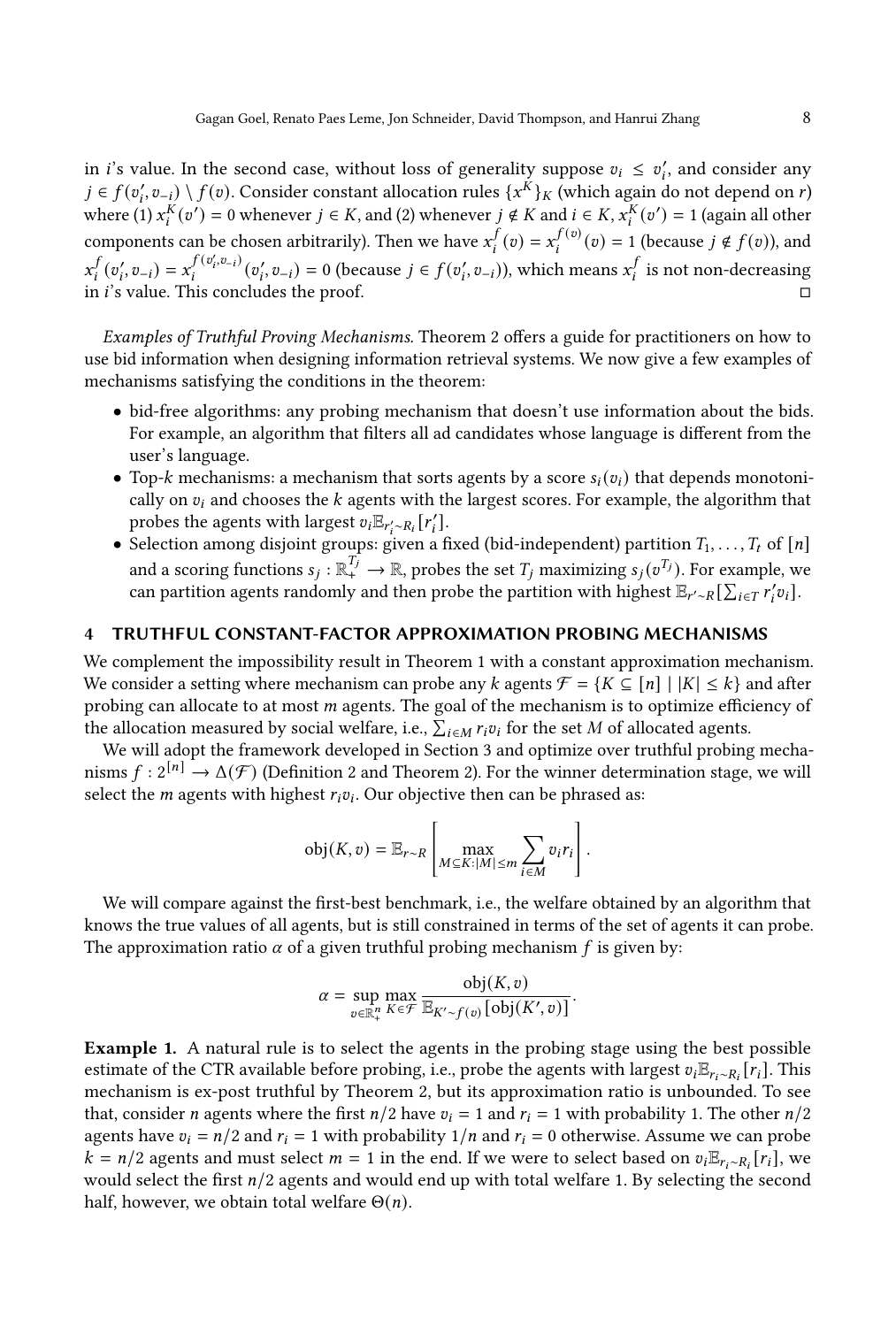## 4.1 The Ex-Ante Relaxation

Our first step will be to approximate the objective obj $(K, v)$  by the ex-ante relaxation rel $(K, v)$ , which we define next. For ease of presentation, it will be convenient to assume that the  $R_i$  distributions are continuous (i.e. the CDF is continuous). With this, we can define the *quantile function*  $q_i(\theta)$ and the expectation above the quantile  $\phi_i(\theta)$ . Let I[·] denote the indicator function and define:

$$
q_i(\theta) = \sup \{ x \mid \Pr_{r_i \sim R_i} [r_i \ge x] \ge \theta \}, \qquad \phi_i(\theta) = \mathbb{E}_{r_i \sim R_i} [r_i \cdot \mathbb{I}[r_i \ge q_i(\theta)]].
$$

Also define W as the set of feasible allocations and  $W(K)$  as the set of feasible allocations with support in  $K$ :

$$
W = \{ w \in [0,1]^n \mid ||w||_1 \le m \}, \qquad W(K) = \{ w \in W \mid w_i = 0, \forall i \notin K \}.
$$

With that we are ready to define the ex-ante relaxation as:

$$
\mathrm{rel}(K,v) = \max_{w \in W(K)} \left[ \sum_{i \in K} v_i \cdot \phi_i(w_i) \right].
$$

Next we argue it is a good approximation of the objective:

<span id="page-9-0"></span>LEMMA 1. For any  $v \in \mathbb{R}^n_+$  and  $K \subseteq [n]$ ,

<span id="page-9-2"></span>
$$
\text{obj}(K, v) \le \text{rel}(K, v) \le \frac{m!}{m! - e^{-m}m^m} \cdot \text{obj}(K, v) \le \frac{e}{e - 1} \cdot \text{obj}(K, v). \tag{2}
$$

The proof of Lemma [1](#page-9-0) is based on the following result by [\[Chekuri et al., 2014,](#page-17-21) [Kashaev and](#page-17-22) [Santiago, 2021\]](#page-17-22):

<span id="page-9-1"></span>LEMMA 2 ([CHEKURI ET AL., 2014, KASHAEV AND SANTIAGO, 2021]). Let m be an integer and S be a random subset of  $[n]$  such that  $\mathbb{E}[|S|] \leq m$ . Then there exists a random subset  $\pi(S) \subseteq S$ such that  $|\pi(S)| \leq m$  almost surely and for each  $i \in [n]$  and  $Pr[i \in \pi(S)] \geq \alpha Pr[i \in S]$  for  $\alpha = 1 - e^{-m} m^m / m! \ge 1 - 1/e.$ 

PROOF OF LEMMA [1.](#page-9-0) We first show  $rel(K, v) \geq obj(K, v)$ . Let

$$
M^{K}(v,r) = \underset{M \subseteq K: |M| \le m}{\operatorname{argmax}} \sum_{j \in M} v_{j} r_{j}.
$$

Throughout the paper we assume argmax gives an arbitrary but consistent single maximizer, instead of the set of all maximizers. Observe that

$$
obj(K, v) = \sum_{i \in [n]} \mathbb{E}\left[v_i r_i \cdot \mathbb{I}\left[i \in M^K(v, r)\right]\right]
$$

Define probabilities  $p_i^K = Pr\left[i \in M^K(v,r)\right]$  and observe that  $\sum_i p_i^K = \mathbb{E}[|M^K(v,r)|] \leq m$ . Furthermore,  $\mathbb{E}\left[r_i \cdot \mathbb{I}[i \in M^{\tilde{K}}(v,r)]\right] \leq \phi_i(p_i^K)$ . This is because  $\phi_i(p_i^K) = \sup\{\mathbb{E}[r_i \cdot \mathbb{I}[\mathcal{E}]] \mid \Pr[\mathcal{E}] = p_i^K\} \geq$  $\mathbb{E}[r_i \cdot \mathbb{I}[i] \in M^K(v,r)]$ , since  $\Pr[i \in M^K(v,r)] = p_i^K$ . Therefore:

$$
\text{obj}(K, v) \leq \sum_{i \in [n]} v_i \cdot \phi_i(p_i^K) \leq \text{rel}(K, v).
$$

For the second inequality, let  $w \in W(K)$  be a vector such that  $rel(K, v) = \sum_{i \in K} v_i \phi_i(w_i)$  and consider the random set:

$$
S_r = \{i \in K \mid r_i \ge q_i(w_i)\}.
$$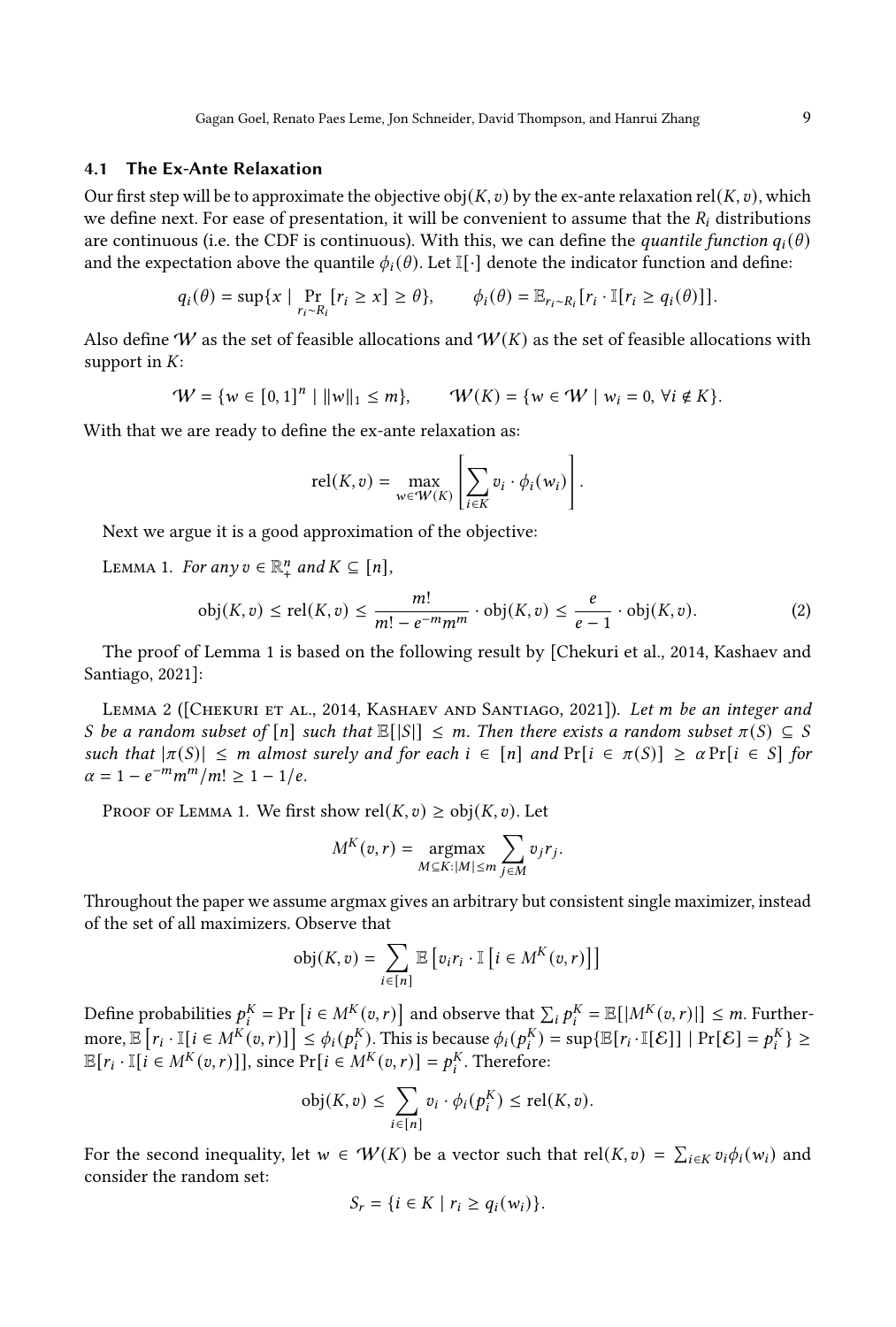Observe that  $\mathbb{E}[|S_r|] = \sum_{i \in K} \Pr[i \in S_r] = \sum_{i \in K} w_i \leq m$ . Applying Lemma [2](#page-9-1) with  $\alpha = 1 - e^{-m} m^m / m!$ we have:

$$
\text{rel}(K, v) = \sum_{i \in K} v_i \phi_i(w) = \sum_{i \in K} v_i \mathbb{E}[r_i \mathbb{I}[i \in S_r]] = \mathbb{E}\left[\sum_{i \in S_r} v_i r_i\right] \le \frac{1}{\alpha} \mathbb{E}_r \left[\sum_{i \in \pi(S_r)} v_i r_i\right]
$$

Since  $|\pi(S_r)| \leq m$ , we clearly have:

$$
\mathrm{rel}(K,v) \leq \frac{1}{\alpha} \mathbb{E}_r \left[ \max_{M \subseteq K; |M| \leq m} \sum_{i \in M} v_i r_i \right] = \frac{1}{\alpha} \mathrm{obj}(K,v).
$$

Lemma [1](#page-9-0) implies that if we obtain a  $\beta$ -approximation with respect to the ex-ante relaxation in the following sense:

$$
\operatorname{rel}(f(v), v) \ge \beta \max_{K \in \mathcal{F}} \operatorname{rel}(K, v),
$$

then this implies a  $(\beta/\alpha)$ -approximation with respect to the original objective, since:

$$
\text{obj}(f(v), v) \ge \frac{1}{\alpha} \text{rel}(f(v), v) \ge \frac{\beta}{\alpha} \max_{K \in \mathcal{F}} \text{rel}(K, v) \ge \frac{\beta}{\alpha} \max_{K \in \mathcal{F}} \text{obj}(K, v).
$$

#### 4.2 A Constant-Factor Truthful Probing Mechanism

Now we are ready to present our constant-factor truthful probing mechanism. The approximation factor of this mechanism is  $2e/(e-1)$  when  $m = 1$ , and goes to 2 as  $m$  goes to infinity, roughly at a rate of 2 +  $O(1/\sqrt{m})$ . The mechanism f itself is simple: sort all agents by  $v_i \cdot \phi_i(m/k)$ , and choose the top  $k$  agents (ties are broken consistently). Formally,

$$
f(v) = \underset{K \subseteq [n]: |K| \le k}{\operatorname{argmax}} \sum_{i \in K} v_i \cdot \phi_i(m/k).
$$

The rest of the subsection is devoted to the analysis of the mechanism.

<span id="page-10-1"></span>THEOREM 3. For any n, k, m and distributions of  $\{r_i\}$ , there exists a truthful probing mechanism that achieves an approximation factor of  $2m!/(m! - e^{-m}) = 2 + O(1/\sqrt{m}).$ 

Proof. Let  $f$  be the Top- $k$  mechanism stated above. First observe that  $f$  is in fact truthful. In particular, it is easy to check  $f$  satisfies the condition in Theorem [2.](#page-7-0) Now consider the approximation factor. Given Lemma [1,](#page-9-0) we only need to show that for any  $v \in \mathbb{R}^n_+$ ,

$$
rel(f(v), v) \ge \frac{1}{2} \max_{K \subseteq [n]: |K| \le k} rel(K, v).
$$

Let  $K^* = \text{argmax}_{K \subseteq [n]: |K| \leq k} \text{ rel}(K, v)$ , and  $w^* = \text{argmax}_{w \in \mathcal{W}(K^*)} \text{ rel}(w, v)$ . The plan is to explicitly construct  $w \in W(f(v))$ , such that

<span id="page-10-0"></span>
$$
rel(f(v), v) \ge \sum_{i} v_i \phi_i(w_i) \ge \frac{1}{2} \sum_{i} v_i \phi_i(w_i^*) = \frac{1}{2} rel(K^*, v).
$$
 (3)

Step 1: Construct an intermediary vector  $\hat{w} \in W(K^*)$  such that  $\sum_i v_i \phi_i(\hat{w}_i) \geq \frac{1}{2} \sum_i v_i \phi_i(w_i^*)$  and all the non-zero components of  $\hat{w}_i$  are at least m/k. To do so, we split  $K^*$  in two disjoint sets:

$$
A = \{ i \in K^* \mid w_i^* \ge m/k \}, \qquad B = \{ i \in K^* \mid w_i^* < m/k \}.
$$

If  $\sum_{i\in A} v_i \phi_i(w_i^*) \geq \frac{1}{2} \sum_{i\in K^*} v_i \phi_i(w_i^*)$ , then set  $\hat{w}_i = w_i^*$  for  $i \in A$  and  $\hat{w}_i = 0$  for  $i \notin A$ . It is straightforward to observe  $\hat{w}_i$  satisfies the desired properties.

.

 $\mathbf{I}$ 

 $\mathbf{r}$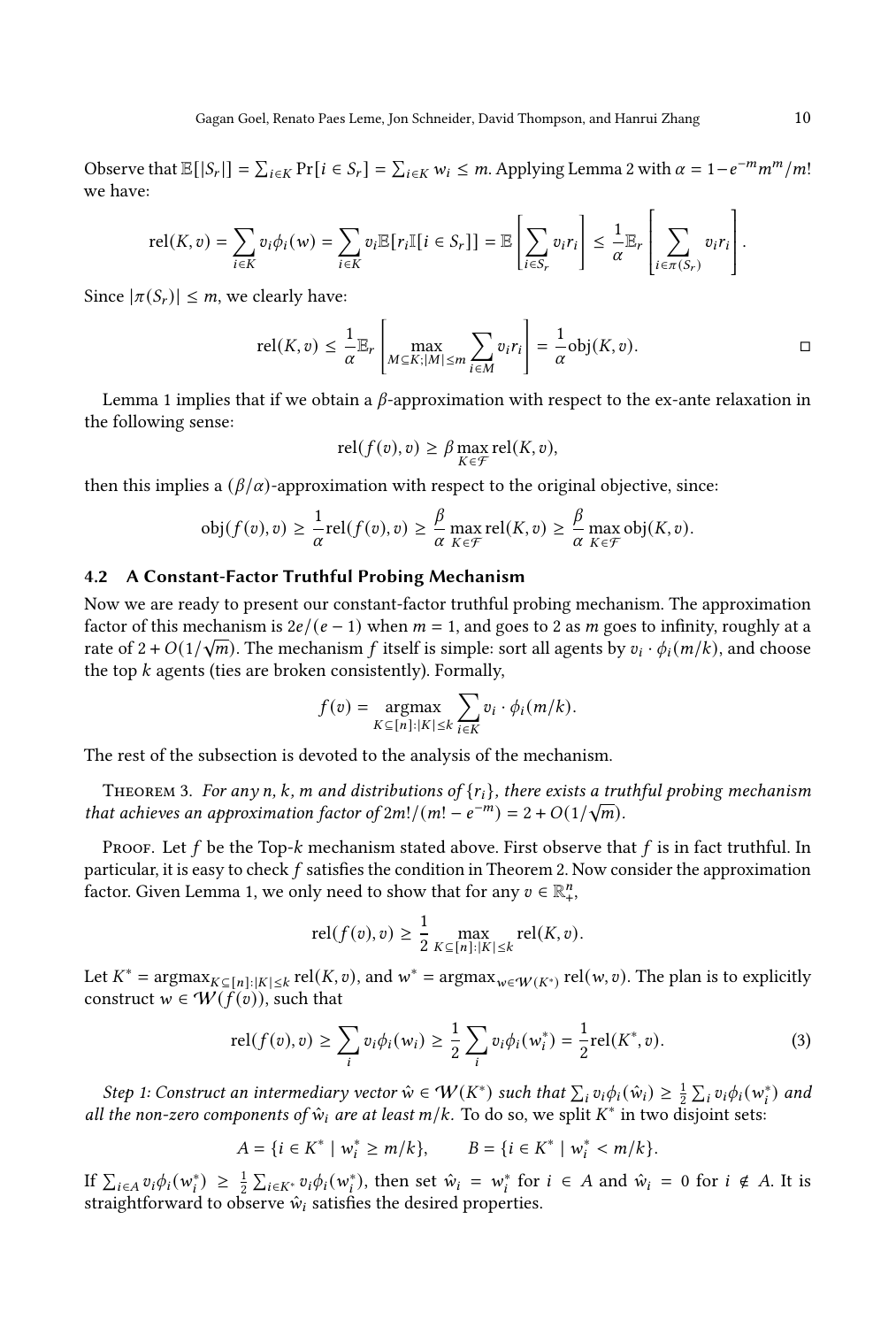Otherwise, it must be the case that  $\sum_{i \in B} v_i \phi_i(w_i^*) \geq \frac{1}{2} \sum_{i \in K^*} v_i \phi_i(w_i^*)$ . In such case, set  $\hat{w}_i = m/k$ if *i* ∈ *B* and  $\hat{w}_i = 0$  if *i* ∉ *B*. First we observe that  $\hat{w} \in \mathcal{W}(K^*)$  since:

$$
\sum_{i} \hat{w}_i \le |B| \frac{m}{k} \le k \frac{m}{k} = m.
$$

Then observe that that  $\hat{w}_i \geq w_i^*$  for  $i \in B$ , and then:

$$
\sum_{i\in B}v_i\phi_i(\hat{w}_i)\geq \sum_{i\in B}v_i\phi_i(w_i^*)\geq \frac{1}{2}\sum_{i\in K^*}v_i\phi_i(w_i^*).
$$

Step 2: Construct final vector w satisfying equation [\(3\)](#page-10-0). Define  $\hat{K} = \{i \mid \hat{w}_i > 0\}$  and define a vector w such that  $w_i = \hat{w}_i$  for  $i \in f(v) \cap \hat{K}$  and  $w_i = c$  for  $i \in f(v) \setminus \hat{K}$  for some constant c such that  $\sum w_i = m$ . Since  $|f(v)| = m$  and the weights in  $f(v) \cap \hat{K}$  are at least  $m/k$ , the weights in  $f(v) \setminus \hat{K}$ (which are all equal to c) must be at most  $m/k$ . Now, define

$$
\Phi = \max_{i \in \hat{K} \setminus f(v)} v_i \frac{\phi_i(\hat{w}_i)}{\hat{w}_i}.
$$

The core of the proof is encapsulated in the following chain of inequalities where we bound  $\phi_i(w_i)$ for each  $i \in f(v) \setminus \hat{K}$ :

<span id="page-11-0"></span>
$$
v_i \frac{\phi_i(w_i)}{w_i} \ge v_i \frac{\phi_i(m/k)}{m/k} \ge \max_{[n]\backslash f(v)} v_i \frac{\phi_i(m/k)}{m/k} \ge \max_{\hat{K}\backslash f(v)} v_i \frac{\phi_i(m/k)}{m/k} \ge \max_{\hat{K}\backslash f(v)} v_i \frac{\phi_i(w_i)}{w_i} = \Phi \quad (4)
$$

where the first inequality follows from the fact that  $t \mapsto \phi_i(t)/t$  are non-increasing and  $w_i \le m/k$ ; the second inequality follows from the definition of  $f(v)$  and the fourth inequality follows from monotonicity and  $w_i \ge m/k$  for  $i \in \hat{K}$ .

Finally, we put it all together to prove equation [\(3\)](#page-10-0):

$$
\sum_{i \in f(v)} v_i \phi_i(w_i) = \sum_{i \in f(v) \cap \hat{K}} v_i \phi_i(w_i) + \sum_{i \in f(v) \setminus \hat{K}} v_i \phi_i(w_i)
$$
\n
$$
\geq \sum_{i \in f(v) \cap \hat{K}} v_i \phi_i(\hat{w}_i) + \sum_{i \in f(v) \setminus \hat{K}} w_i \Phi
$$
\n
$$
= \sum_{i \in f(v) \cap \hat{K}} v_i \phi_i(\hat{w}_i) + \sum_{i \in \hat{K} \setminus f(v)} \hat{w}_i \Phi
$$
\n
$$
\geq \sum_{i \in f(v) \cap \hat{K}} v_i \phi_i(\hat{w}_i) + \sum_{i \in \hat{K} \setminus f(v)} v_i \phi_i(\hat{w}_i) \geq \frac{1}{2} \sum_{i \in K^*} v_i \phi_i(w_i^*)
$$

where the first inequality follows from equation [\(4\)](#page-11-0). The following equality comes the fact that the total weight of w in  $f(v) \setminus \hat{K}$  is equal to the total weight of  $\hat{w}$  in  $\hat{K} \setminus f(v)$  by construction. Finally, the inequalities in the last line follow from the definition of  $\Phi$  and from the property of  $\hat{w}$ established in Step 1. □

## 4.3 An Alternative Truthful Probing Mechanism

In this section, we present another quantile-based truthful probing mechanism. The approximation factor of this mechanism is not as good as that of the previous mechanism. However, it will useful as a building block for the multi-stage mechanism developed in the next section. The mechanism is again simple. Let

$$
\Theta = \{1/2, 1/4, \ldots, 2^{-\lceil \log(k/m) \rceil} \}.
$$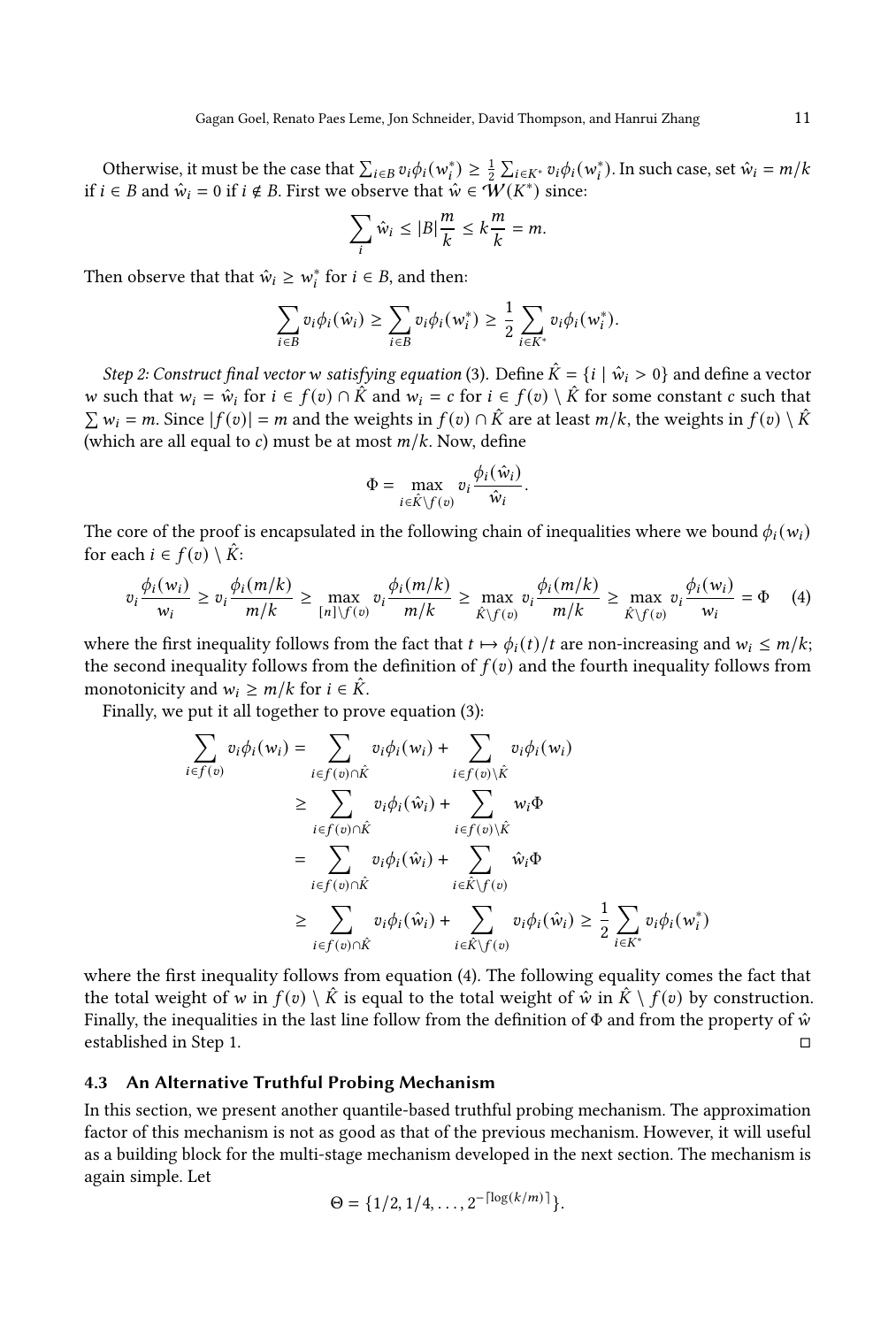The mechanism first chooses some  $\theta \in \Theta$  uniformly at random, and then sort all agents by  $v_i \cdot \phi_i(\theta)$ , and choose the top  $k$  agents (ties are broken consistently). Formally, it allocates according to  $f^\theta$ where

$$
f^{\theta}(v) = \underset{K \subseteq [n]: |K| \leq \min\{k, m/\theta\}}{\operatorname{argmax}} \sum_{i \in K} v_i \cdot \phi_i(\theta),
$$

where  $\theta$  is drawn from Θ uniformly at random. Notably, f is a randomized probing mechanism, and may sometimes choose strictly less than  $k$  agents.  $\sp$ 

<span id="page-12-3"></span>THEOREM 4. For any n, k, m and distributions of  $\{r_i\}$ , there exists a truthful probing mechanism that achieves an approximation factor of  $O(\log(k/m) + 1)$ .

Proof. The mechanism of probing according to  $f^{\theta}$  for a random  $\theta \in \Theta$  is truthful since it is a distribution over mechanisms satisfying the condition in Theorem [2.](#page-7-0) For the approximation guarantee we will again use Lemma [1.](#page-9-0) By this lemma, it is enough to show that the following inequality is satisfied by the ex-ante relaxation rel (defined in equation [\(2\)](#page-9-2)):

<span id="page-12-2"></span>
$$
\max_{K \subseteq [n]: |K| \le k} \text{rel}(K, v) \le O(\log(k/m) + 1) \cdot \mathbb{E}_{\theta}[\text{rel}(f^{\theta}(v), v)].
$$
\n(5)

Our proof strategy is analogous to the one used in Theorem [3.](#page-10-1) We initially define  $K^* \subseteq [n]$  and  $w^* \in W(K^*)$  such that:

$$
K^* = \underset{K \subseteq [n]: |K| \le k}{\operatorname{argmax}} \operatorname{rel}(K, v), \qquad \operatorname{rel}(K^*, v) = \sum_{i \in K^*} v_i \phi_i(w_i^*).
$$

We now decompose  $w^*$  into  $|\Theta|$  vectors  $w^\theta$  defined as:

$$
w_i^{\theta} = \begin{cases} w_i^* \cdot \mathbb{I}[\theta < w_i^* \le 2\theta], & \text{for } \theta \in \Theta \setminus \{2^{-\lceil \log(k/m) \rceil}\} \\ w_i^* \cdot \mathbb{I}[w_i^* \le 2\theta], & \text{for } \theta = 2^{-\lceil \log(k/m) \rceil} \end{cases}.
$$

We will show that:

<span id="page-12-1"></span>
$$
rel(f^{\theta}(v), v) \geq \frac{1}{2} \sum_{i \in K^*} v_i \phi_i(w_i^{\theta})
$$
\n(6)

Taking expectations over equation [\(6\)](#page-12-1) we obtain equation [\(5\)](#page-12-2). To show that equation [\(6\)](#page-12-1) holds, define for each  $\theta \in \Theta$  the vector  $\tilde{w}^{\theta}$  as  $\tilde{w}_i^{\theta} = \theta \cdot \mathbb{I}[i \in f^{\theta}(v)]$ . Observe that  $\tilde{w}^{\theta} \in \mathcal{W}(f^{\theta}(v))$  since  $|f^{\theta}(v)| \leq m/\theta$ . Finally, observe that:

$$
\text{rel}(f^{\theta}(v), v) = \max_{w \in \mathcal{W}(f^{\theta}(v))} \sum_{i} v_i \phi_i(w_i) \ge \sum_{i} v_i \phi_i(\tilde{w}_i^{\theta}) = \sum_{i \in f^{\theta}(v)} v_i \phi_i(\theta).
$$

Now, let  $K^{\theta} = \{i \in K^* \mid w_i^{\theta} > 0\}$  be the support of  $w^{\theta}$ . Since  $w_i^{\theta} > \theta$  for  $i \in K^{\theta}$  and  $\sum_i w_i^{\theta} \le$  $\sum_i w_i^* \leq m$  we must have  $|K^{\theta}| \leq |f^{\theta}(v)|$ . Since we are choosing the elements in  $f^{\theta}(v)$  in order of  $v_i \phi_i(\theta)$  we must have:

$$
\sum_{i \in f^{\theta}(v)} v_i \phi_i(\theta) \geq \sum_{i \in K^{\theta}} v_i \phi_i(\theta) \geq \frac{1}{2} \sum_{i \in K^{\theta}} v_i \phi_i(w_i^{\theta}),
$$

where the last inequality follows from the fact that  $w_i^{\theta} \leq 2\theta$  for  $i \in K^{\theta}$  and the fact that the function  $\phi_i(\cdot)$  is concave. The last two display equations together lead to equation [\(6\)](#page-12-1), concluding the proof.  $\Box$ 

The proof of Theorem [4](#page-12-3) actually gives the following properties, which will be useful in the analysis of our multi-stage mechanism.

<span id="page-12-0"></span> $6$ Choosing  $k$  agents is without loss of generality, but we will see that this way of presentation carries more clarity.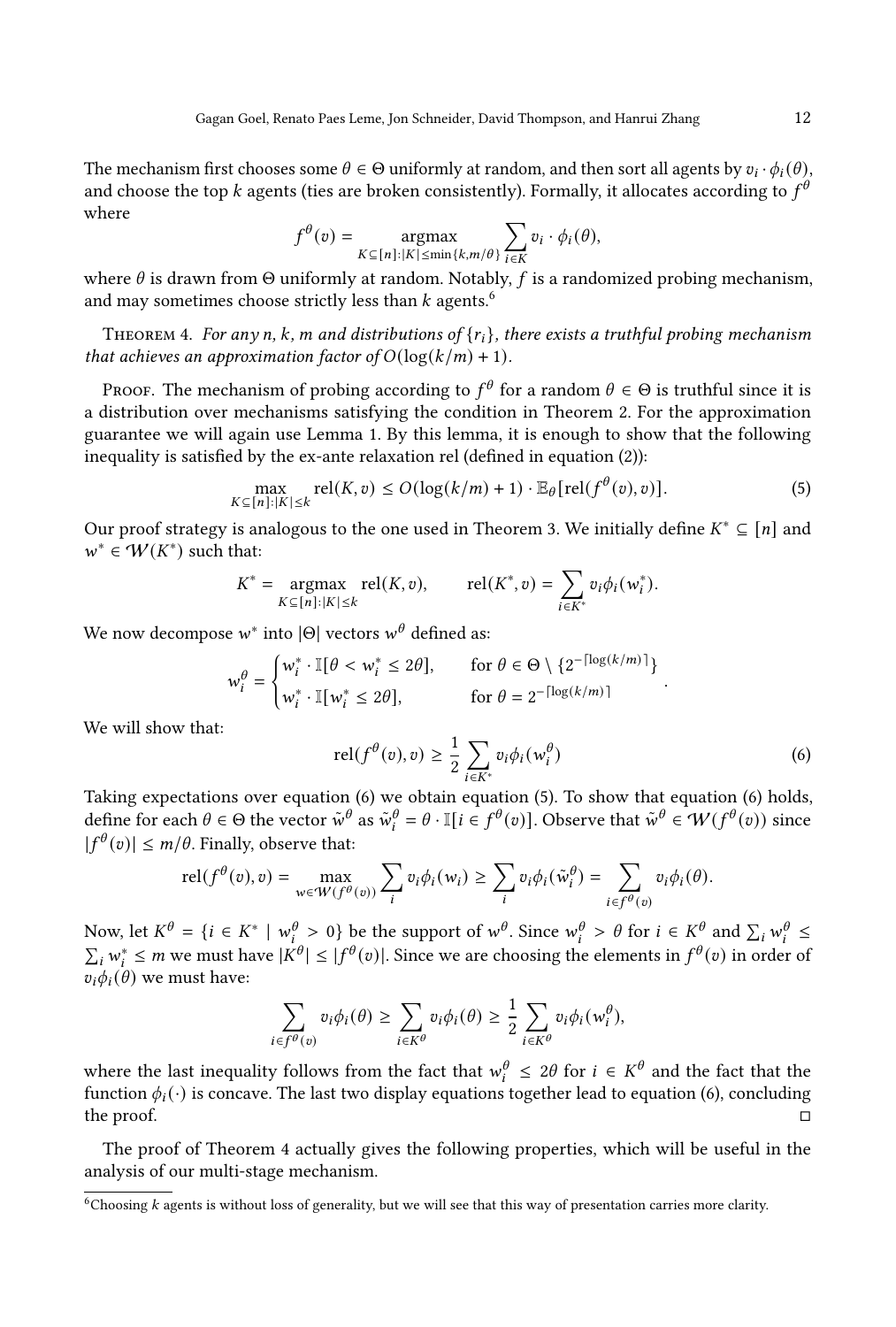<span id="page-13-0"></span>COROLLARY 5. For any n, k, m and distributions of  $\{r_i\}$ ,

$$
\frac{1}{2|\Theta|}\max_{K\subseteq[n]:|K|\leq k}\mathrm{obj}(K,v)\leq \mathbb{E}_{\theta}\left[\max_{K\subseteq[n]:|K|\leq \min\{k,m/\theta\}}\sum_{i\in K}v_{i}\cdot\phi_{i}(\theta)\right],
$$

where  $\theta$  is a uniformly random element from  $\Theta$ , as defined above. Moreover, for any  $\theta \in \Theta$ ,

$$
\max_{K \subseteq [n]:|K| \le \min\{k,m/\theta\}} \sum_{i \in K} v_i \cdot \phi_i(\theta) \le O(1) \cdot \max_{K \subseteq [n]:|K| \le k} \text{obj}(K,v).
$$

Richer feasibility constraints. We remark that this alternative mechanism works for richer feasibility constraints, such as general matroids (while the constant-factor mechanism does not). In particular, consider the setting where the set chosen by the probing mechanism  $f(v)$  must be independent in some given matroid, and the objective is to maximize the total value (scaled by  $r_i$ ) of agents in an independent set (which also must be a subset of  $f(v)$ ) of another given matroid. The single-stage setting discussed above is a special case of this setting where both the outer matroid and the inner matroid are uniform matroids. By adapting the above analysis, one can show that the alternative mechanism guarantees an approximation ratio of  $O(log(rank_{outer}/rank_{inner}))$ for general matroids. We omit the details here since the proof is essentially the same, only with additional notation.

# 5 MULTI-STAGE TRUTHFUL PROBING MECHANISMS

So far we studied settings with a single stage of probing followed by an auction. In practice, sometimes there are multiple stages reducing the set of auction participants to fewer and fewer agents (see the quote in footnote 1, for example). Each state corresponds to applying a more accurate, but also more computationally expensive, ML model. In this section we generalize the problem to multi-stage probing and design a truthful approximation for it.

## 5.1 Multi-Stage Probing Setting

We have again *n* agents. Each agent  $i \in [n]$  is associated with:

- a private value  $v_i$ ,
- a state space  $S_i$ , an initial state  $s_{1,i} \in S_i$  and a Markov chain  $s_{t,i}$  on  $S_i$ , and
- a function  $r_i : S_i \to \mathbb{R}_+$  denoting the CTR associated with each state.

Only the value  $v_i$  is private information of the agent. The algorithm knows from the beginning the complete description of the Markov chain, the initial state for each agent the and  $r_i$  functions.

In a multi-stage probing problem we are given a number of stages *T*, budgets  $k_1 \geq k_2 \geq \ldots \geq k_T$ indicating how many agents can be probed in each stage, and a number  $m$  of agents that can be selected in the last stage. For notational simplicity let  $k_{T+1} = m$ . The timing of the process is as follows:

- Algorithm starts with all agents  $K_0 = [n]$  knowing only the initial states  $s_{1,i}$ .
- Algorithm chooses a set  $K_1 \subset K_0$  of size at most  $k_1$  to probe. For each  $i \in K_1$  we observe  $s_{2,i}$ .
- Algorithm chooses a set  $K_2 \subset K_1$  of size at most  $k_2$  to probe. For each  $i \in K_2$  we observe  $s_{3,i}$ .
- ...
- Algorithm chooses a set  $K_T \subset K_{T-1}$  of size at most  $k_T$  to probe. For each  $i \in K_T$  we observe  $s_{T+1,i}$ .
- The final CTRs  $r_i(s_{T+1,i})$  are observed and the algorithm can choose a set  $M \subseteq K_T$  of m agents maximizing  $v_i r_i(s_{T+1,i}).$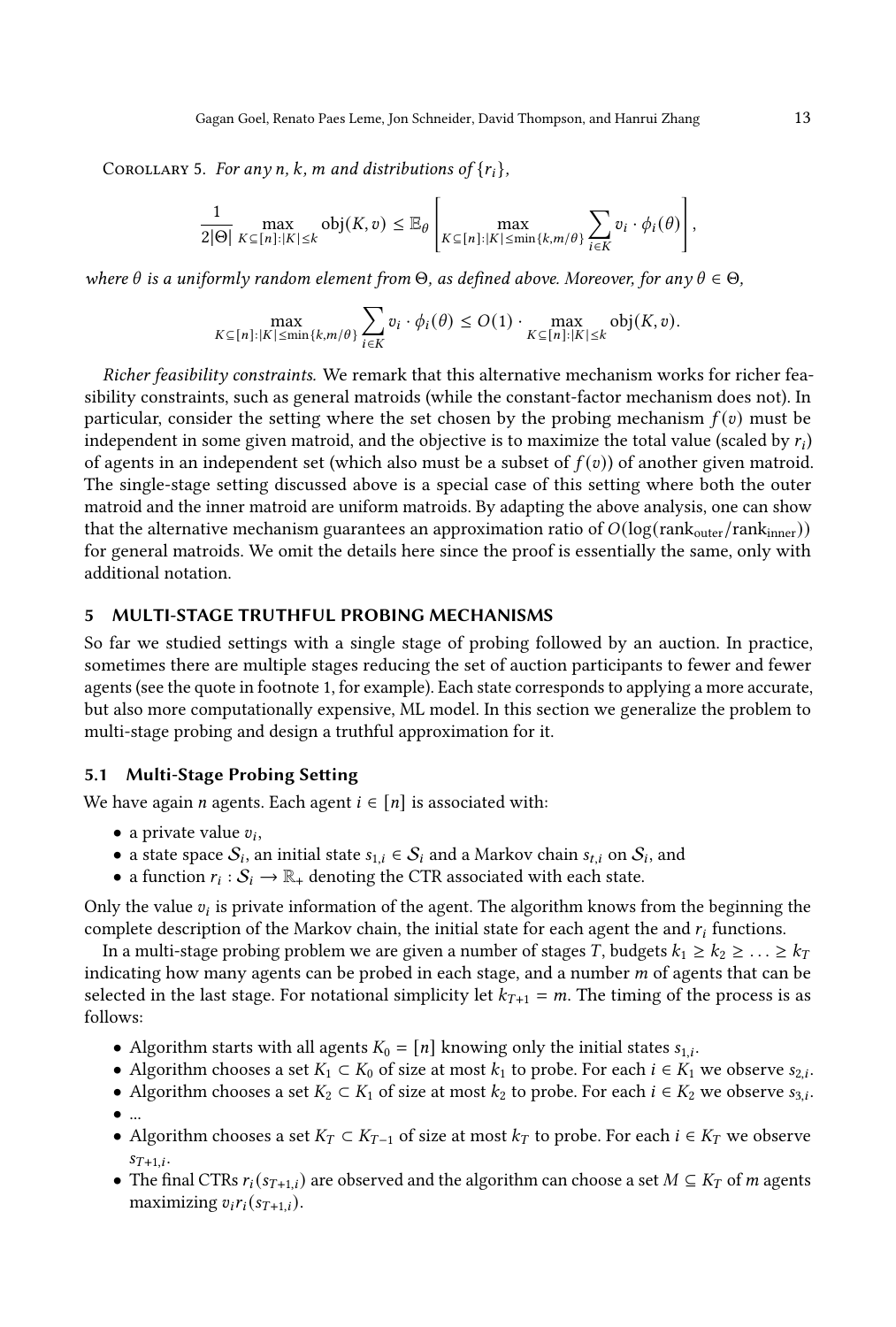A multi-stage probing mechanism  $f = (f_t)_{t \in [T]}$  consists of a sequence of functions, where each  $f_t$  maps the current set of active candidates  $K_{t-1}$ , the current state  $s_t = (s_{t,i})_{i \in K_{t-1}}$  and the values  $v = (v_1, \ldots, v_n)$  to the set  $K_t \subseteq K_{t-1}$  with  $|K_t| \leq k_t$ .

The objective value achieved by  $f$  is:

$$
\text{obj}(f, v) = \mathbb{E}\left[\max_{M \subseteq K_T : |M| \leq m} \sum_{i \in M} v_i r_i(s_{T+1,i})\right],
$$

where the expectation is over the random set  $K_T$  which depends on the Markov chains  $s_{t,i}$  and the internal randomness of the mechanism  $f$ .

As before, we can compose all the probing stages with the winner determination mechanism by recursively applying equation [\(1\)](#page-4-4). We say that the multi-stage probing mechanism  $f$  is truthful if the final composite mechanism is ex-post truthful. The approximation obtained by a truthful probing mechanism  $f$  is again the ratio between the objective value of the optimal (possibly non-truthful) mechanism and the objective value of  $f$ :

$$
\alpha = \sup_{\text{general } f' \text{ } v \in \mathbb{R}^n_+} \frac{\text{obj}(f', v)}{\text{obj}(f, v)}.
$$

#### 5.2 Mechanism Construction

We now apply a recursive version of the construction in Theorem [4.](#page-12-3) The construction will be parametrized by a vector  $\theta = (\theta_1, \theta_2, \dots, \theta_T)$  which will again correspond to quantiles used in each stage.

To define the probing rule  $f_t^\theta$  in stage  $t$ , it will be useful to first define an approximate estimate  $\phi_{t,i}^{\theta}$  for the value we expect to extract from agent *i* if we select it in stage *t*. This proxy will again correspond to the solution of the ex-ante relaxation. We define those backwards. For  $t = T$ , the notion of value will be exactly the same as in Theorem [4](#page-12-3) with the distribution of CTRs being the conditioned on the current state  $s_{T,i}$ . We will define:

$$
q_{T,i}^{\theta}(s_{T,i}) = \sup\{x \in \mathbb{R} \mid \Pr[r_i(s_{T+1,i}) \ge x \mid s_{T,i}] \ge \theta_T\},\
$$
  

$$
\phi_{T,i}^{\theta}(s_{T,i}) = \mathbb{E}[r_i(s_{T+1,i}) \cdot \mathbb{I}\{r_i(s_{T+1,i}) \ge q_{T,i}^{\theta}(s_{T,i})\} \mid s_{T,i}].
$$

For all the other stages, we will compute the estimate  $\phi_{t,i}^\theta$  as a function of the estimates  $\phi_{t+1,i}^\theta$  of the subsequent stage. For  $t = T - 1, T - 2, ..., 1$ , we define:

$$
q_{t,i}^{\theta}(s_{t,i}) = \sup\{x \in \mathbb{R} \mid \Pr[\phi_{t+1,i}^{\theta}(s_{t+1,i}) \ge x \mid s_{t,i}] \ge \theta_t\},\
$$
  

$$
\phi_{t,i}^{\theta}(s_{t,i}) = \mathbb{E}[\phi_{t+1,i}^{\theta}(s_{t+1,i}) \cdot \mathbb{I}\{\phi_{t+1,i}^{\theta}(s_{t+1,i}) \ge q_{t,i}^{\theta}(s_{T,i})\} \mid s_{t,i}].
$$

With this recursive definition in place, we can now define the probing mechanism as follows. First we sample a vector  $\theta = (\theta_1, \ldots, \theta_T)$  where each component  $\theta_t$  is uniformly at random from

$$
\Theta_t = \{2^{-i} \mid i = 1, 2, \ldots, \lceil \log(k_t / k_{t+1}) \rceil \}.
$$

Then we probe according to:

$$
f_t^{\theta}(K_{t-1}, s_t, v) = \underset{K_t \subseteq K_{t-1}; |K_t| \leq \ell_t^{\theta}}{\operatorname{argmax}} \sum_{i \in K_t} v_i \phi_{t,i}^{\theta}(s_{t,i}) \quad \text{where} \quad \ell_t^{\theta} = \min \left\{ k_t, \frac{\ell_{t+1}^{\theta}}{\theta_t} \right\}, \ell_{T+1}^{\theta} = m.
$$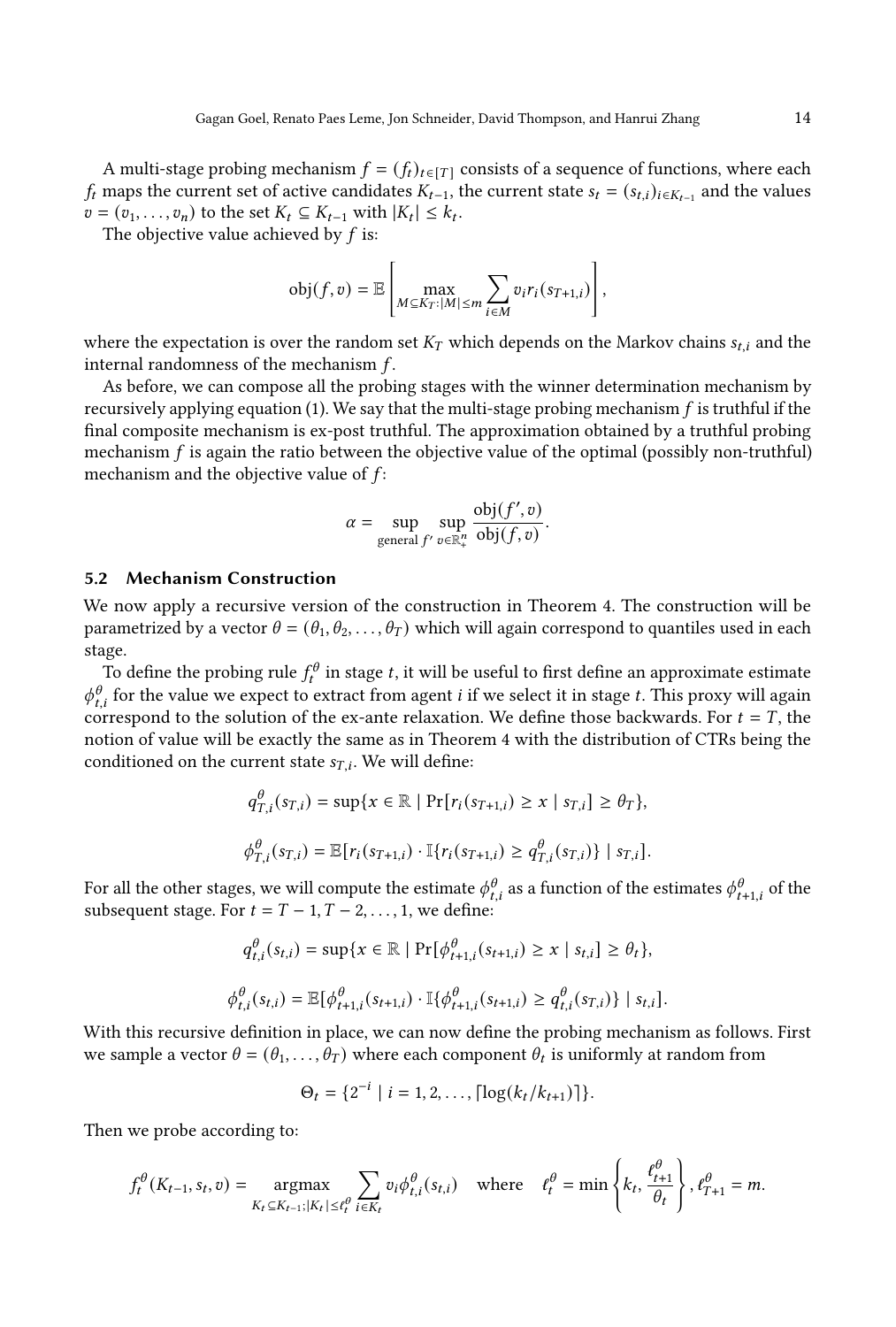# 5.3 Mechanism Analysis

Ex-post truthfulness. First observe that for each fixed parameter  $\theta$ , the multiple stages of probing composed with the winner determination rule that chooses the *m* agents to maximize  $r_i(s_{T+1,i})v_i$  is ex-post truthful. This is by a recursive application of Theorem [2.](#page-7-0)

To argue this formally, note that for each  $t \in [T]$  the function  $f_t^{\theta}$  is a truthful probing mechanism (Definition [2\)](#page-7-1). Now we can argue backwards that for every t the composition of  $f_t^{\theta}, f_{t+1}^{\theta}, ..., f_T^{\theta}$  and the winner determination mechanism is ex-post truthful. Now suppose the above is true for some t. Observe that the composition of  $f_{t-1}^{\theta}$  with the composite mechanism starting from t is ex-post truthful, since  $f_{t-1}^{\theta}$  is a truthful probing mechanism, and the composite mechanism after stage t is ex-post truthful.

Approximation ratio. Finally, we argue about our probing mechanism's approximation ratio. While the approximation ratio is exponential in  $T$ , it provides a framework for designing multistage mechanisms. In practical applications, it is possible to use heuristics to choose the parameters  $\theta_t$  instead of choosing them randomly, leading to much better performance.

THEOREM 6. There is an universal constant c such that for any multi-stage setting, the mechanism  $\{f_t^{\theta}\}_{t\in[T]}$  with  $\theta$  randomly chosen from  $\prod_t \Theta_t$  has an approximation factor of

$$
\left(c\left(\frac{\log(k_1/m)}{T}+1\right)\right)^T.
$$

Proof. We will analyze a recursive version of the objective. Let  $\mathrm{obj}_t^*(K_{t-1}, s_t, v)$  be the expected objective from executing the optimal (not necessarily truthful) mechanism  $f^*$  starting from stage to with an initial set of active candidates  $K_{t-1}$  and state  $s_t$ . The expectation is taken over the evolution of the Markov chain. It can be defined recursively as:

$$
\text{obj}_{t}^{*}(K_{t-1}, s_{t}, v) = \mathbb{E}[\text{obj}_{t+1}^{*}(f_{t}^{*}(K_{t-1}, s_{t}, v), s_{t+1}, v) | s_{t}],
$$

$$
\text{obj}_{T+1}^{*}(K_{T}, s_{T+1}, v) = \mathbb{E}\left[\max_{M \subseteq K_{T}; |M| = m} \sum_{i \in M} r_{i}(s_{T,i})v_{i}\right].
$$

Our first step will be to upper bound obj $_t^*$  using a function of  $\phi_{t,i}^{\theta}$ . In particular, we will show that for each  $t$ ,  $K_{t-1}$  and  $s_t$  we have:

<span id="page-15-1"></span>
$$
\mathbb{E}_{\theta}\left[\max_{K_t \subseteq K_{t-1}; |K_t| \leq t_t^{\theta}} \sum_{i \in K_t} v_i \phi_{t,i}^{\theta}(s_{t,i})\right] \geq \left(\prod_{t \leq t' \leq T} \frac{1}{2|\Theta_{t'}|}\right) \text{obj}_t^*(K_{t-1}, s_t, v). \tag{7}
$$

The inequality holds for  $t = T$  by Corollary [5.](#page-13-0) We can show for the remaining values of t by backward induction. First, fix  $\theta_{t+1}, \ldots, \theta_T$  and  $s_{t,i}$  and apply Corollary [5,](#page-13-0) which gives:

<span id="page-15-0"></span>
$$
\mathbb{E}_{\theta_t} \left[ \max_{K_t \subseteq K_{t-1}; |K_t| \leq \ell_t^{\theta}} \sum_{i \in K_t} v_i \phi_{t,i}^{\theta}(s_{t,i}) \right] \geq \frac{1}{2|\Theta_t|} \max_{K_t \subseteq K_{t-1}; |K_t| \leq k_t} \mathbb{E} \left[ \max_{K_{t+1} \subseteq K_t; |K_{t+1}| \leq \ell_{t+1}^{\theta}} \sum_{i \in K_t} v_i \phi_{t+1,i}^{\theta}(s_{t+1,i}) \right] s_t \right].
$$
\n(8)

Here, n, k, min{k, m/ $\theta$ } and m in the single-stage setting correspond to  $|K_{t-1}|$ ,  $k_t$ ,  $\ell_t^{\theta}$  and  $\ell_{t+1}^{\theta'}$ respectively. Moreover, for each i,  $\phi_{t+1,i}^{\theta}(s_{t+1,i})$  corresponds to  $r_i$  in the single-stage setting, and  $\phi_{t,i}^{\theta}(s_{t,i})$  correspond to  $\phi_i(\theta)$ .

Now, observe that  $K_t^* := f^*(K_{t-1}, s_{t+1}, v)$  is feasible for the maximization problem in the right hand side of equation [\(8\)](#page-15-0). This in particular implies that:

$$
\mathbb{E}_{\theta_t}\left[\max_{K_t\subseteq K_{t-1}; |K_t|\leq \ell_t^\theta}\sum_{i\in K_t}v_i\phi_{t,i}^\theta(s_{t,i})\right]\geq \frac{1}{2|\Theta_t|}\mathbb{E}_{\theta}\left[\max_{K_{t+1}\subseteq K_t^*, |K_{t+1}|\leq \ell_{t+1}^\theta}\sum_{i\in K_t}v_i\phi_{t+1,i}^\theta(s_{t+1,i})\middle|s_t\right].
$$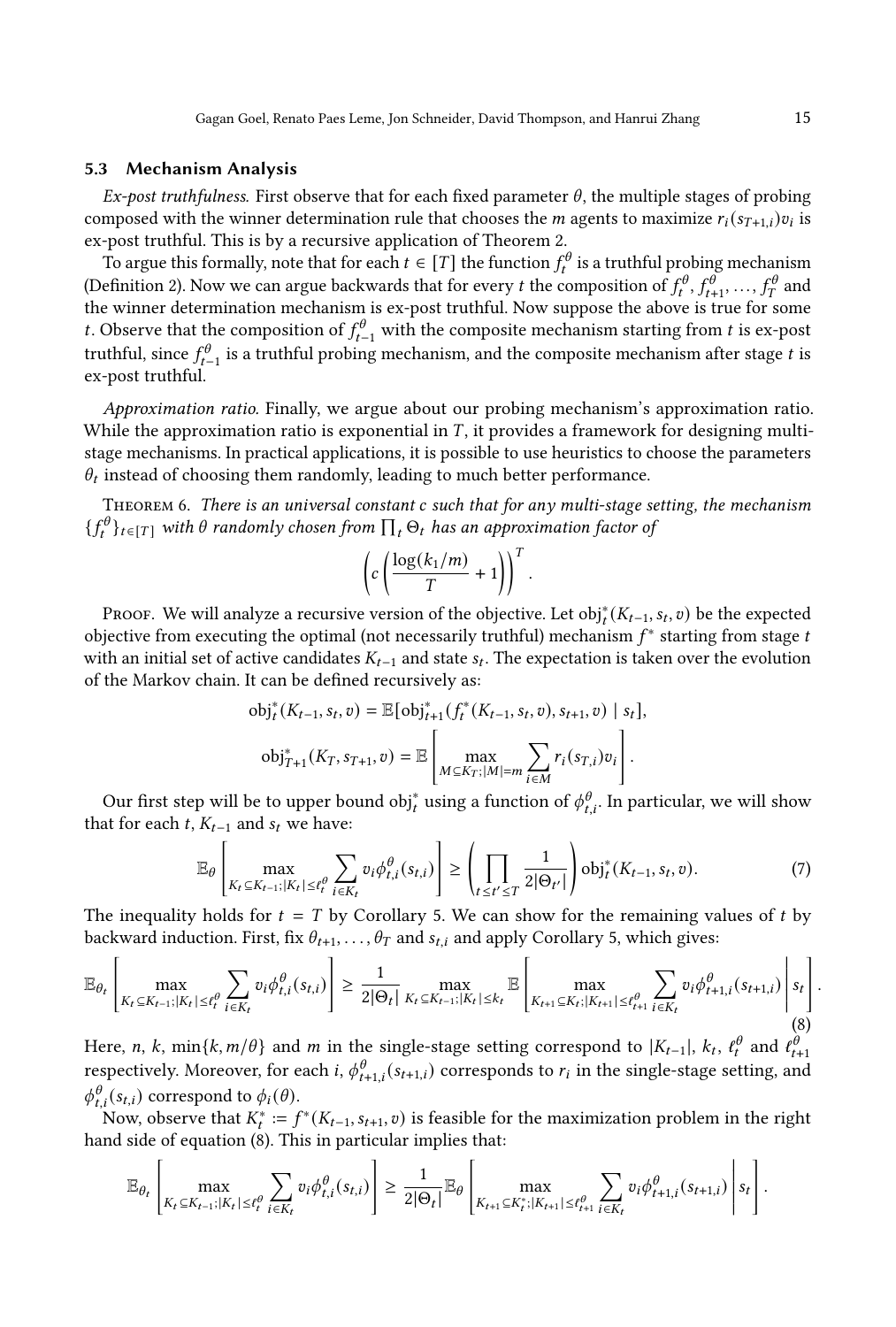Now we can take expectations over  $\theta_{t+1}, \ldots, \theta_T$  and apply the inductive step (equation [\(7\)](#page-15-1) for  $t + 1$ ), obtaining:

$$
\mathbb{E}_{\theta_t} \left[ \max_{K_t \subseteq K_{t-1}; |K_t| \leq \ell_t^{\theta}} \sum_{i \in K_t} v_i \phi_{t,i}^{\theta}(s_{t,i}) \right] \geq \frac{1}{2|\Theta_t|} \mathbb{E} \left[ \text{obj}_{t+1}^*(f_t(K_{t-1}, s_t, v), s_{t+1}, v) \, \middle| \, s_t \right]
$$
\n
$$
= \frac{1}{2|\Theta_t|} \text{obj}_t^*(K_{t-1}, s_t, v).
$$

Now that we have established a bound relating the benchmark (i.e.,  $\phi^\theta_{t,i}$ ) to the optimal solution, we will establish a bound relating the objective of the  $f^{\theta}$  mechanism and the benchmark. For every fixed value of  $\theta$  we recursively define  $obj_t^{\theta}(K_t, s_t, v)$  as:

$$
\text{obj}_{t}^{\theta}(K_{t-1}, s_{t}, v) = \mathbb{E}[\text{obj}_{t+1}^{\theta}(f_{t}^{\theta}(K_{t-1}, s_{t}, v), s_{t+1}, v) \mid s_{t}],
$$

$$
\text{obj}_{T+1}^{\theta}(K_{T}, s_{T+1}, v) = \mathbb{E}\left[\max_{M \subseteq K_{T}; |M| = m} \sum_{i \in M} r_{i}(s_{T,i})v_{i}\right].
$$

We will show there is a constant  $c$ , such that for any  $K_{t-1}$ ,  $s_t$  and  $v$ :

<span id="page-16-3"></span>
$$
\text{obj}_{t}^{\theta}(K_{t-1}, s_{t}, v) \ge c^{T-t+1} \max_{K_{t} \subseteq K_{t-1}; |K_{t}| \le \ell_{t}^{\theta}} \sum_{i \in K_{t}} v_{i} \phi_{t,i}^{\theta}(s_{t,i}). \tag{9}
$$

 $\overline{r}$ 

For  $t = T$ , this follows directly from the second part of Corollary [5.](#page-13-0) We again use backward induction to argue it for the other values of t. First we use the recursive definition of the objective together with the induction hypothesis to see that:

$$
\text{obj}_t^{\theta}(K_{t-1}, s_t, v) = \mathbb{E}[\text{obj}_{t+1}^{\theta}(f_t^{\theta}(K_{t-1}, s_t, v), s_{t+1}, v) \mid s_{t-1}]
$$
\n
$$
\geq c^{T-t} \cdot \mathbb{E}\left[\max_{K_{t+1} \subseteq f_t^{\theta}(K_{t-1}, s_t, v); |K_{t+1}| \leq \ell_{t+1}} \sum_{i \in K_{t+1}} v_i \phi_{t+1,i}^{\theta}(s_{t+1,i}) \middle| s_t \right].
$$

Then we again apply the second part of Corollary [5](#page-13-0) and obtain that:

$$
\mathbb{E}\left[\max_{K_{t+1}\subseteq f_t^{\theta}(K_{t-1},s_t,v);|K_{t+1}|\leq \ell_{t+1}}\sum_{i\in K_{t+1}}v_i\phi_{t+1,i}^{\theta}(s_{t+1,i})\middle|s_t\right]\geq c\cdot\sum_{i\in f_t^{\theta}(K_{t-1},s_t,v)}v_i\phi_{t,i}^{\theta}(s_{t,i})
$$

$$
= c\cdot\max_{K_t\subseteq K_{t-1};|K_t|\leq \ell_t^{\theta}}\sum_{i\in K_t}v_i\phi_{t,i}^{\theta}(s_{t,i}).
$$

The last two display equations together are a recursive proof of equation [\(9\)](#page-16-3). To complete the proof, take expectations over  $\theta$  in equation [\(9\)](#page-16-3) and combine it with equation [\(7\)](#page-15-1), both for  $t = 1$ . Finally, observe that:

$$
c^T \prod_t (2|\Theta_t|) \le (2c)^T \prod_t \left(1 + \log \frac{k_t}{k_{t+1}}\right) \le (2c)^T \left(\frac{\sum_t \left(1 + \log \frac{k_t}{k_{t+1}}\right)}{T}\right)^t = (2c)^T \left(1 + \frac{\log \frac{k_1}{m}}{T}\right)^T. \quad \Box
$$

## **REFERENCES**

<span id="page-16-1"></span>Marek Adamczyk, Maxim Sviridenko, and Justin Ward. 2016. Submodular stochastic probing on matroids. Mathematics of Operations Research 41, 3 (2016), 1022–1038.

- <span id="page-16-0"></span>Saeed Alaei. 2014. Bayesian combinatorial auctions: Expanding single buyer mechanisms to many buyers. SIAM 7. Comput. 43, 2 (2014), 930–972.
- <span id="page-16-2"></span>Curtis Bechtel and Shaddin Dughmi. 2021. Delegated Stochastic Probing. In 12th Innovations in Theoretical Computer Science Conference (ITCS 2021). Schloss Dagstuhl-Leibniz-Zentrum für Informatik.